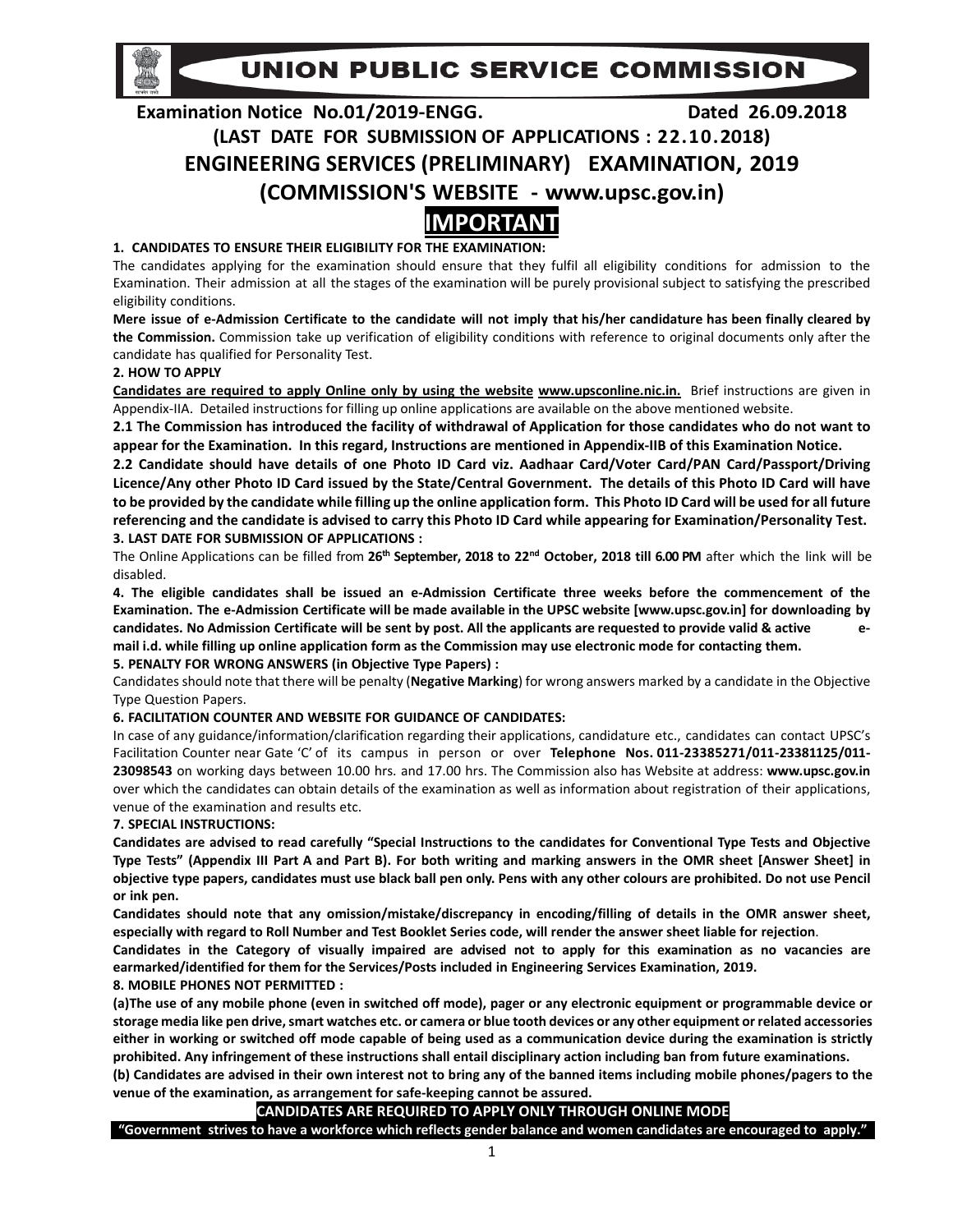**No.F. 2/2/2018‐E.I(B):**  Preliminary/Stage‐I Examination of the Engineering Services Examination for recruitment to the services/ posts mentioned in para 2 below will be held by the Union Public Service Commission on **6th January, 2019** in accordance with the Rules published by Ministry of Railways in the Gazette of India Extraordinary dated **26th September, 2018**.

**2. (A)** Recruitment on the results of this examination will be made to the Services/ Posts under the following categories:‐

**Category I‐Civil Engineering.** 

# **Category II‐Mechanical Engineering.**

## **Category III‐Electrical Engineering.**

# **Category IV‐Electronics & Telecommunication Engineering.**

 The number of vacancies to be filled on the results of the examination is expected to be approximately **581** including **34** vacancies for the Persons with Benchmark Disabilities (PwBD) (**23** vacancies for Locomotor Disability including Cerebral Palsy, Leprosy cured, Dwarfism, Acid Attack victims and Muscular Dystrophy & **11** vacancies for Hard of Hearing). The number of vacancies is liable to alteration.

 Reservations will be made for candidates belonging to Scheduled Castes, Scheduled Tribes, Other Backward Classes and Physically Disabled Category in respect of vacancies as may be fixed by the Government of India.

# **CATEGORY I—CIVIL ENGINEERING**

## **Group‐A Services/Posts**

- (i) Indian Railway Service of Engineers.
- (ii) Indian Railway Stores Service (Civil Engineering Posts).
- (iii) Central Engineering Service
- (iv) Indian Ordnance Factories Service AWM/JTS (Civil Engineering Post)
- (v) Central Engineering Service (Roads), Group‐A (Civil Engineering Posts).
- (vi) Survey of India Group 'A' Service.
- (vii) AEE(Civil) in Border Road Engineering Service.
- (viii) Indian Defence Service of Engineers.
- (ix) AEE(QS&C) in MES Surveyor Cadre

#### **CATEGORY II—MECHANICAL ENGINEERING**

#### **Group‐A Services/Posts**

- (i) Indian Railway Service of Mechanical Engineers.
- (ii) Indian Railway Stores Service (Mechanical Engineering Posts).
- (iii) Central Electrical & Mechanical Engineering Service (Mechanical Engineering Posts).
- (iv) Indian Ordnance Factories Service AWM/JTS (Mechanical Engineering Posts).
- (v) Defence Aeronautical Quality Assurance Service/SSO‐II (Mechanical).
- (vi) AEE in GSI Engineering Service Gr 'A'.
- (vii) Indian Defence Service of Engineers.
- (viii) Indian Naval Armament Service (Mechanical Engineering Posts).
- (ix) Asstt. Naval Store Officer Grade‐I (Mechanical Engineering Posts) in Indian Navy.
- (x) AEE(Mech) in Border Roads Engineering Service.

#### **CATEGORY III—ELECTRICAL ENGINEERING**

#### **Group‐A Services/Posts**

- (i) Indian Railway Service of Electrical Engineers.
- (ii) Indian Railway Stores Service (Electrical Engineering Posts).
- (iii) Central Electrical & Mechanical Engineering Service (Electrical Engineering Posts).
- (iv) Indian Defence Service of Engineers.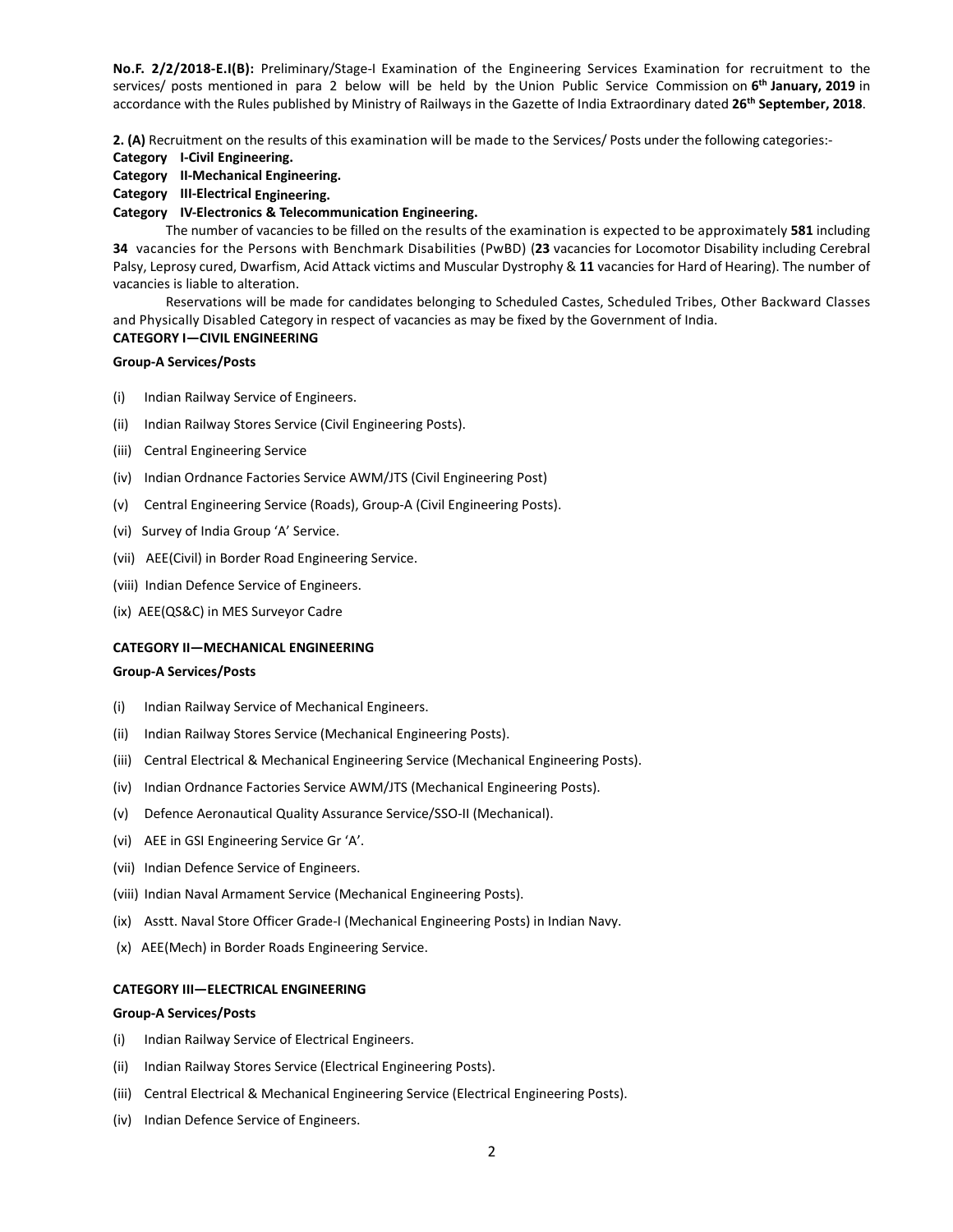- (v) Indian Naval Armament Service (Electrical Engineering Posts).
- (vi) Asstt. Naval Store Officer Grade‐I (Electrical Engineering Posts) in Indian Navy.

#### **CATEGORY IV—ELECTRONICS AND TELECOMMUNICATION ENGINEERING**

#### **Group‐A/B Services/Posts**

- (i) Indian Railway Service of Signal Engineers.
- (ii) Indian Railway Stores Service (Telecommunication/Electronics Engineering Posts).
- (iii) Indian Radio Regulatory Service Gr 'A'.
- (iv) Indian Ordnance Factories Service AWM/JTS (Electronics and Telecom Engineering Posts).
- (v) Indian Telecommunication Service Gr 'A'.
- (vi) Indian Naval Armament Service (Electronics and Telecom Engineering Posts).
- (vii) Asstt. Naval Store Officer Grade-I(Electronics and Telecom Engg. Posts) in Indian Navy.
- (viii) Junior Telecom Officer Gr 'B'.

Note:- Recruitment to the Services/Posts mentioned above will be made on the basis of the scheme(s) of examination prescribed in Appendix‐I to the Notice. Candidates who are declared qualified on the result of Preliminary/Stage‐I Examination will be required to indicate their preference for Services/Posts at the appropriate time in the Detailed Application Form.

**N.B. (i)** —DEPARTMENTAL CANDIDATES ARE THE CANDIDATES ADMITTED TO THE EXAMINATION UNDER AGE RELAXATION VIDE RULE 5(B). SUCH CANDIDATES MAY GIVE THEIR PREFERENCES FOR THE SERVICES/POSTS IN OTHER MINISTRIES/DEPARTMENTS ALSO.

**N.B. (ii)—**Candidates admitted to the examination under the proviso to para 3(III) will be considered only for the posts mentioned in the said proviso and their preference for other Services and Posts, if any, will be ignored.

**N.B. (iii)—**The candidates will be allotted to various Services/Posts strictly in accordance with their merit position, preferences exercised by them and number of vacancies, subject to their medical fitness.

**2(A)** A candidate may apply for admission to the examination in respect of anyone of the categories of the Services/Posts mentioned in para 2 above viz. Civil Engineering or Mechanical Engineering or Electrical Engineering or Electronics & Telecommunication Engineering.

| THIRUVANANTHAPURAM    |
|-----------------------|
|                       |
|                       |
| <b>VISHAKHAPATNAM</b> |
|                       |
|                       |
|                       |
|                       |

**2(B) (i) Centres of Engineering Services (Preliminary) Examination:** 

#### **(B)(ii) Centres for Engineering Services (Main) Examination:‐**

| AHMEDABAD     | CHANDIGARH     | DISPUR(GUWAHATI) | LUCKNOW      | SHILLONG              |
|---------------|----------------|------------------|--------------|-----------------------|
| AIZAWL        | CHENNAI        | HYDERABAD        | MUMBAI       | SHIMLA                |
| ALLAHABAD     | <b>CUTTACK</b> | <b>JAIPUR</b>    | <b>PATNA</b> | THIRUVANANTHAPURAM    |
| BANGALORE     | DEHRADUN       | JAMMU            | RAIPUR       | <b>VISHAKHAPATNAM</b> |
| <b>BHOPAL</b> | <b>DELHI</b>   | KOLKATA          | RANCHI       |                       |

THE CENTRES AND THE DATE OF HOLDING THE EXAMINATION AS MENTIONED ABOVE ARE LIABLE TO BE CHANGED AT THE DISCRETION OF THE COMMISSION.

 Applicants should note that there will be a ceiling on the number of candidates allotted to each of the centres except Chennai, Delhi, Dispur, Kolkata and Nagpur. Allotment of Centres will be on the first‐apply‐first‐allot basis and once the capacity of a particular centre is attained, the same will be frozen. Applicants, who cannot get a centre of their choice due to ceiling, will be required to choose a centre from the remaining ones. Applicants are, thus, advised that they may apply early so that they could get a Centre of their choice.

NB : Notwithstanding the aforesaid provision, Commission reserve the right to change the Centres at their discretion if the situation demands.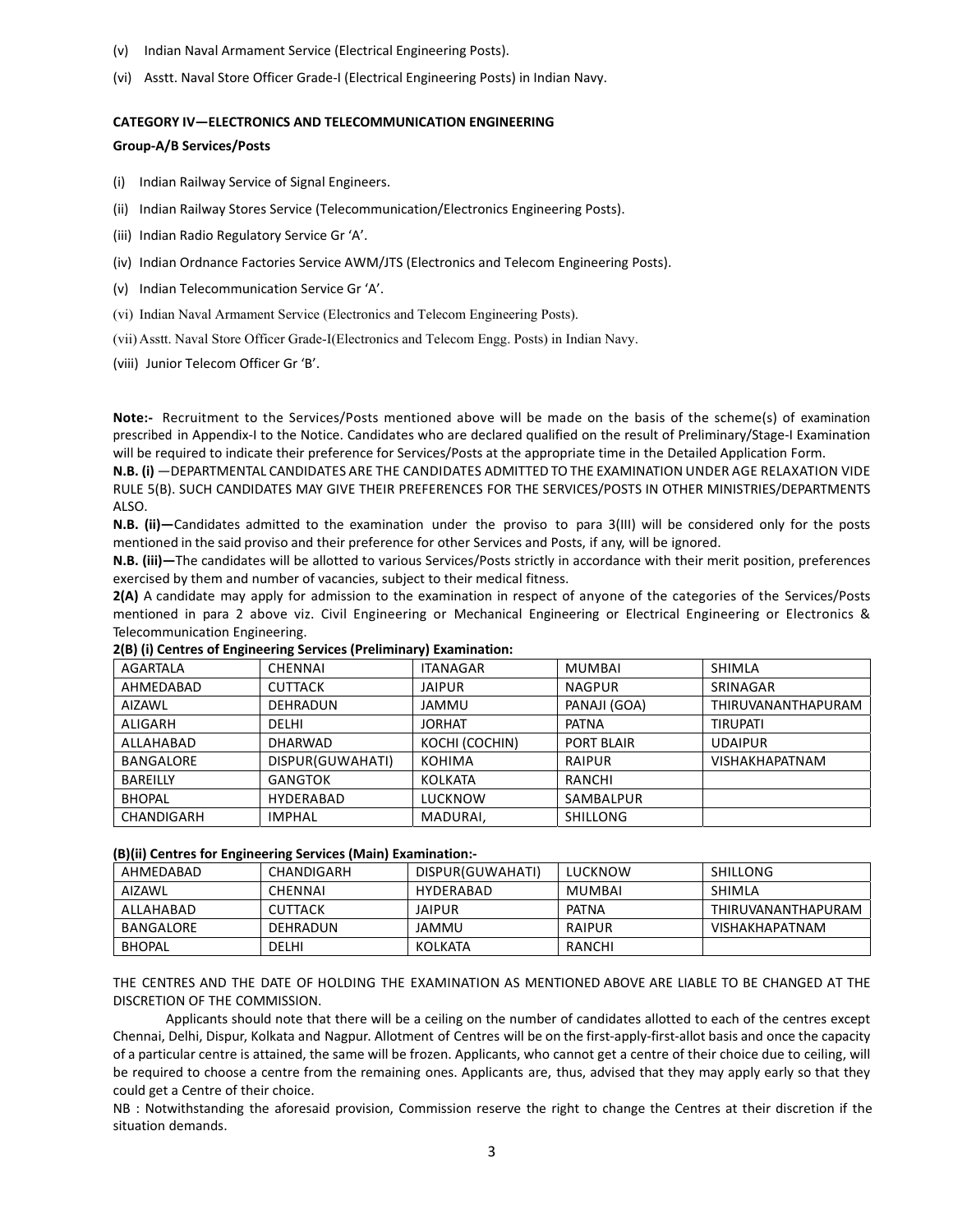CANDIDATES ADMITTED TO THE EXAMINATION WILL BE INFORMED OF THE TIME TABLE AND PLACE OR PLACES OF EXAMINATION.

The candidates should note that no request for change of centre will be entertained.

#### **3. ELIGIBILITY CONDITIONS**

(I) Nationality:

A candidate must be either:

(a) a citizen of India, or

(b) a subject of Nepal, or

(c) a subject of Bhutan, or

(d) a Tibetan refugee who came over to India before the  $1<sup>st</sup>$  January, 1962 with the intention of permanently settling in India, or (e) a person of Indian origin who has migrated from Pakistan, Burma, Sri Lanka or East African countries of Kenya, Uganda, the United Republic of Tanzania, Zambia, Malawi, Zaire and Ethiopia or from Vietnam with the intention of permanently setting in India.

Provided that a candidate belonging to categories (b), (c), (d) and (e) above shall be a person in whose favour a certificate of eligibility has been issued by the Government of India.

A candidate in whose case a certificate of eligibility is necessary, may be admitted to the examination but the offer of appointment may be given only after the necessary eligibility certificate has been issued to him/her by the Government of India. **(II) Age Limits:**

(a)A candidate for this examination must have attained the age of 21 years and must not have attained the age of 30 years on the 1<sup>st</sup> January, 2019 i.e., he/she must have been born not earlier than 2<sup>nd</sup> January, 1989 and not later than 1<sup>st</sup> January, 1998.

(b) The upper age‐limit of 30 years will be relaxable upto 35 years in the case of Government servants of the following categories, if they are employed in a Department/ Office under the control of any of the authorities mentioned in column 1 below and apply for admission to the examination for all or any of the Service(s)/Post(s) mentioned in column 2, for which they are otherwise eligible.

(i) A candidate who holds substantively a permanent post in the particular Department/Office concerned. This relaxation will not be admissible to a probationer appointed against a permanent post in the Department/Office during the period of his probation. However, this relaxation will be admissible to a probationer so appointed provided he/she already retains a lien on a permanent post in a Department/Office under the control of any of the authorities mentioned in column 1 below.

(ii) A candidate who has been continuously in a temporary service on a regular basis in the particular Department/Office for at least 3 years on the **1st January, 2019**.

| Column <sub>1</sub>                           | Column <sub>2</sub>                                               |                         |
|-----------------------------------------------|-------------------------------------------------------------------|-------------------------|
| Ministry of Railways (Railway Board)          | I.R.S.E.                                                          |                         |
|                                               | I.R.S.M.E.                                                        |                         |
|                                               | I.R.S.E.E.                                                        |                         |
|                                               | I.R.S.S.E.                                                        |                         |
|                                               | I.R.S.S.                                                          |                         |
| Central Public Works Department               | C.E.S. Group 'A', CE&MES Gr 'A'                                   |                         |
| Directorate General Ordnance Factories        | I.O.F.S. Group 'A'                                                |                         |
| Ministry of Road Transport and Highways       | Central Engineering Service (Roads) Gr. 'A'                       |                         |
| Ministry of Telecommunication and             | Indian Radio Regulatory Service Group 'A'                         |                         |
| Information Technology, Deptt. of             | Indian Telecommunication Service Group 'A',                       |                         |
| Telecommunication                             | J.T.O. (G.C.S. Gr. 'B')                                           |                         |
| Min of Defence, Deptt. of Defence Production, | Defence Aeronautical Quality Assurance Service(DAQAS) Gr 'A'      |                         |
| Directorate General of Aeronautical Quality   |                                                                   |                         |
| Assurance                                     |                                                                   |                         |
| Min of Science and Technology, Deptt. of      | Survey of India Gr 'A' Service                                    |                         |
| Science and Technology                        |                                                                   |                         |
| Geological Survey of India                    | Assistant Executive Engineer Gr 'A'                               |                         |
| Border Roads Organisation                     | BRES Gr. 'A'                                                      |                         |
| <b>Indian Navy</b>                            | Indian Naval Armament Service, Asstt. Naval Store Officer Grade-I | $Note. -$<br><b>The</b> |
| Military Engineer Services                    | Indian Defence Service of Engineers (IDSE) Group 'A'              | period of               |
|                                               | AEE(QS&C) in Military Engineer Service (MES) Surveyor Cadre       |                         |

apprenticeship if followed by appointment against a working post on the Railways may be treated as Railway Service for the purpose of age concession.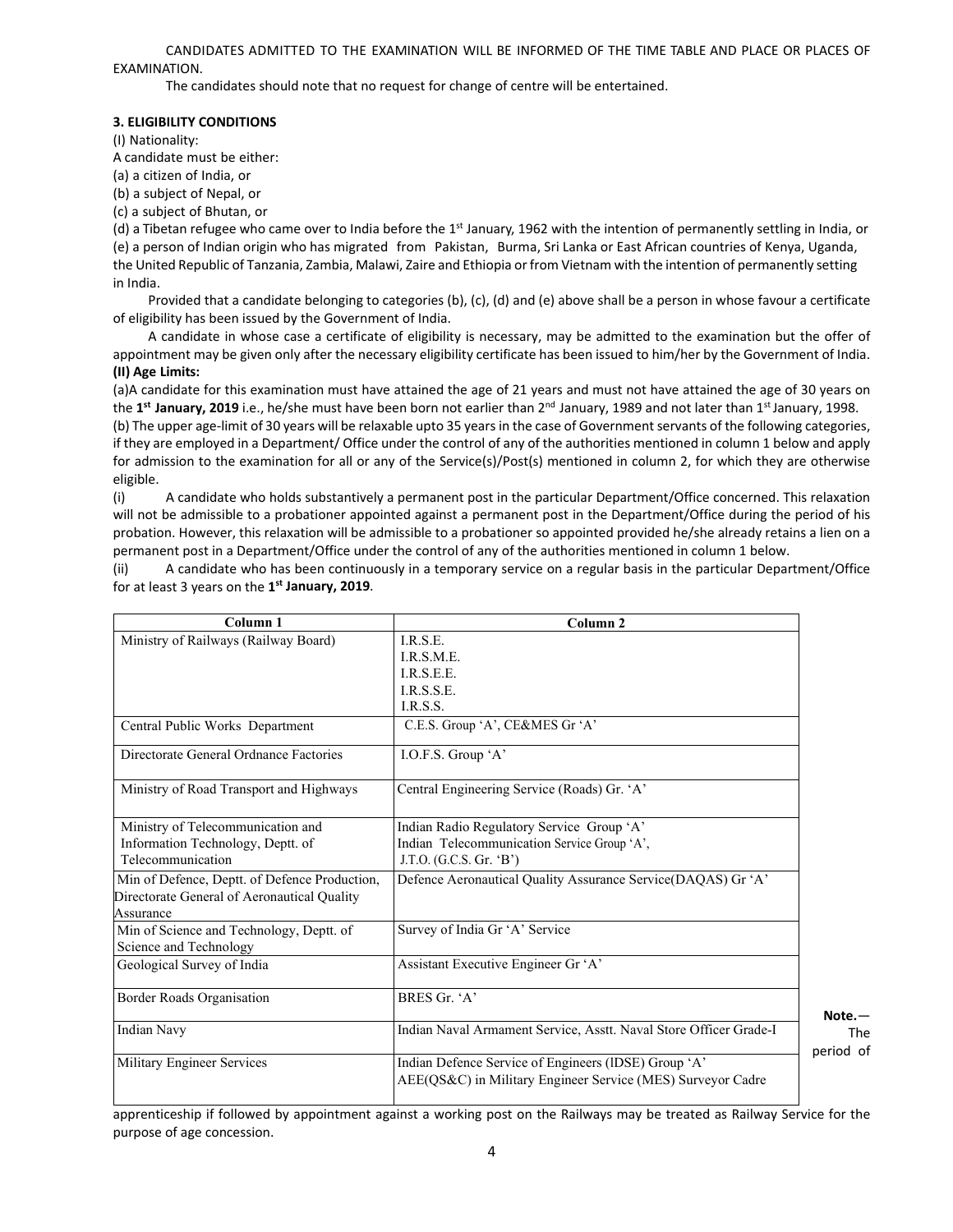(c) The upper age‐limit prescribed above will be further relaxable :

(i) Up to maximum of five years if a candidate belongs to a Scheduled Caste or a Scheduled Tribe.

(ii) Up to maximum of three years in the case of candidates belonging to Other Backward Classes who are eligible to avail of reservation applicable to such candidates. The closing date fixed for the receipt of the application will be treated as the date for determining the OBC status (including that of creamy layer) of the candidates.

(iii) Up to maximum of five years if a candidate had ordinarily been domiciled in the State of Jammu and Kashmir during the period from the 1st January, 1980 to the 31st day of December, 1989.

(iv) Up to maximum of three years, in the case of Defence Services personnel, disabled in operations during hostilities with any foreign country or in a disturbed area, and released as a consequence thereof.

(v) Up to maximum of five years in the case of Ex‐servicemen including Commissioned Officers and ECOs/SSCOs, who have rendered at least five years Military Service as on **1st January, 2019** and have been released (i) on completion of assignment (including those whose assignment is due) to be completed within one year from **1st January, 2019** otherwise than by way of dismissal or discharge on account of misconduct or inefficiency, or (ii) on account of physical disability attributable to Military Service, or (iii) on invalidment.

(vi) Up to maximum of five years in the case of ECOs/ SSCOs who have completed an initial period of assignment of five years of Military Service as on **1st January, 2019** and whose assignment has been extended beyond five years and in whose case the Ministry of Defence issues a certificate that they can apply for civil employment and they will be released on three months' notice on selection from the date of receipt of offer of appointment.

(vii) Up to a maximum of 10 years in the case of candidates of PwBD (viz. Locomotor Disability including Cerebral Palsy, Leprosy cured, Dwarfism, Acid Attack victims & Muscular Dystrophy and Hard of Hearing).

Note I: Candidates belonging to the Scheduled Castes and the Scheduled Tribes and Other Backward Classes who are also covered under any other clauses of Para 3(II)(c) above, viz., those coming under the category of Ex‐servicemen, persons domiciled in the State of J&K, Locomotor Disability including Cerebral Palsy, Leprosy cured, Dwarfism, Acid Attack victims & Muscular Dystrophy and Hard of Hearing etc. will be eligible for grant of cumulative relaxation under both the categories.

**Note II** : The term ex-servicemen will apply to the persons who are defined as Ex-servicemen in the Ex-servicemen (Reemployment in Civil Services and Posts) Rules, 1979, as amended from time to time.

**Note III :** The age concession under Para 3(ii)(c)(v) and (vi) will not be admissible to Ex‐Servicemen and Commissioned Officers including ECOs/SSCOs, who are released on own request.

**Note IV :** Notwithstanding the provision of age relaxation under Para 3(ii)(c)(vii) above, a physically handicapped candidate will be considered to be eligible for appointment only if he/she (after such physical examination as the Government or appointing authority, as the case may be, may prescribe) is found to satisfy the requirements of physical and medical standards for the concerned Service/ Posts to be allocated to the physically handicapped candidate by the Government.

**Note V :** A candidate will be eligible to get the benefit of community reservation only in case the particular caste to which the candidates belong is included in the list of reserved communities issued by the Central Government. If a candidate indicates in his/her application form for Engineering Services Examination that he/she belongs to General category but subsequently writes to the Commission to change his/her category to a reserved one, such request shall not be entertained by the Commission.

**Candidates seeking reservation/relaxation benefits available for SC/ST/OBC/PH/Ex-Servicemen must ensure that they are entitled to such reservation/relaxation as per eligibility prescribed in the Rules/Notice. They should be in possession of all the requisite certificates in the prescribed format in support of their claim as stipulated in the Rules/Notice** *or any other prima-facie proof in support of his/her claim in case of having a genuine difficulty of obtaining a certificate issued by the competent authority in support of his/her claim of reservation benefit***. (Prescribed Format of Disability Certificate should be submitted by PwBD candidates as per Form V to Form VII (as applicable) of Ministry of Social Justice and Empowerment Notification dated 15th June, 2017 as at Annexure-III).** 

While the above principle will be followed in general, there may be a few cases where there was a gap not more than 3 months between the issuance of a Government Notifications enlisting a particular community in the list of any of the reserved communities and the date of submission of the application by the candidate. In such cases the request of change of community from General to Reserved may be considered by the Commission on merit. In case of a candidate unfortunately becoming person with benchmark disability during the course of examination, the candidate should produce valid documents showing him/her acquiring a disability to the extent of 40% or more (only under Locomotor Disability including Cerebral Palsy, Leprosy cured, Dwarfism, Acid Attack victims & Muscular Dystrophy and Hard of Hearing) as defined under the RPwD Act, 2016 to enable him/her to get the benefits of reservation earmarked for PwBD provided he/she otherwise remains eligible for the Engineering Services Examination as per Para 11 and facilitating the Commission to take a decision in the matter on merit.

**N.B.—**The candidature of a person who is admitted to the examination under the age concession mentioned in Para 3(II)(b) above shall be cancelled if, after submitting his/her application he/she resigns from service or his/her services are terminated by his/her department/office either before or after taking the examination. He/she will, however, continue to be eligible if he/she is retrenched from the service or post after submitting his/her application. A candidate who after submitting his/her application to the department is transferred to other department/office will be eligible to compete under departmental age concession.

SAVE AS PROVIDED ABOVE THE AGE LIMITS PRESCRIBED CAN IN NO CASE BE RELAXED.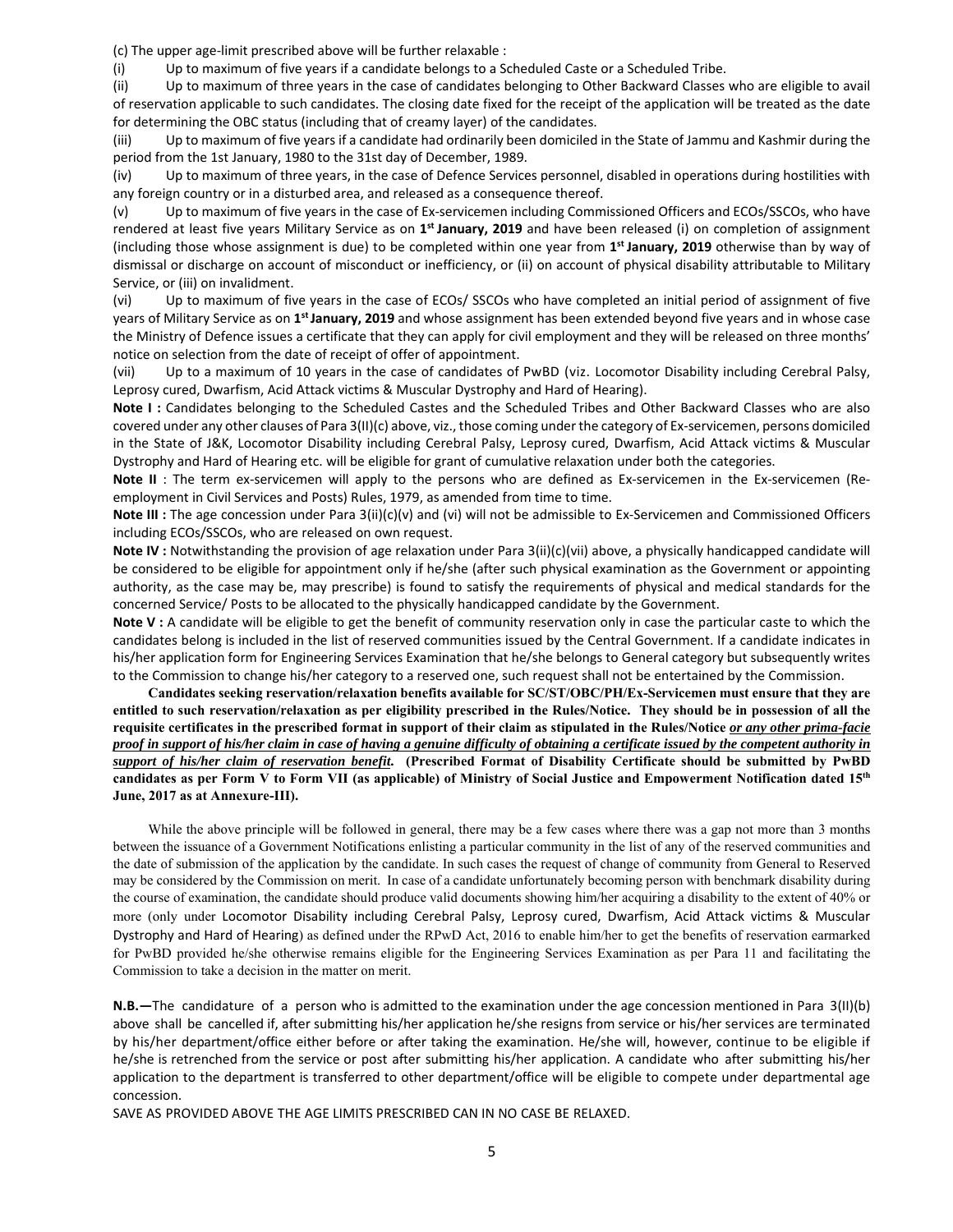The date of birth accepted by the Commission is that entered in the Matriculation or Secondary School Leaving Certificate or in a certificate recognised by an Indian University as equivalent to Matriculation or in an extract from a Register of matriculates maintained by a University, and that extract must be certified by the proper authority of the University or in the Higher Secondary or an equivalent examination certificate. These certificates are required to be submitted along with the Detailed Application Forms which will be required to be sub‐ mitted by the candidates who qualify on the result of the written part of the examination.

No other document relating to age like horoscopes, affidavits, birth extracts from Municipal Corporation, service records and the like will be accepted. The expression Matriculation/Secondary Examination Certificate in this part of the instruction includes the alternative certificates mentioned above.

**NOTE 1 :** CANDIDATES SHOULD NOTE THAT ONLY THE DATE OF BIRTH AS RECORDED IN THE MATRICULATION/SECONDARY EXAMINATION CERTIFICATE OR AN EQUIVALENT CERTIFICATE ON THE DATE OF SUBMISSION OF APPLICATION WILL BE ACCEPTED BY THE COMMISSION AND NO SUBSEQUENT REQUEST FOR ITS CHANGE WILL BE CONSIDERED OR GRANTED.

**NOTE 2 :** CANDIDATE SHOULD ALSO NOTE THAT ONCE A DATE OF BIRTH HAS BEEN CLAIMED BY THEM AND ENTERED IN THE RECORDS OF THE COMMISSION FOR THE PURPOSE OF ADMISSION TO AN EXAMINATION, NO CHANGE WILL BE ALLOWED SUBSEQUENTLY (OR AT ANY OTHER EXAMINATION OF THE COMMISSION) ON ANY GROUND WHATSOEVER.

**NOTE 3:‐** CANDIDATES SHOULD EXERCISE DUE CARE WHILE ENTERING THEIR DATE OF BIRTH IN THE RESPECTIVE COLUMN OF THE APPLICATION FORM. IF ON VERIFI‐ CATION AT ANY SUBSEQUENT STAGE, ANY VARIATION IS FOUND IN THEIR DATE OF BIRTH FROM THE ONE ENTERED IN THEIR MATRICU‐ LATION OR EQUIVALENT EXAMINA‐ TION CERTIFICATE, DISCIPLINARY ACTION WILL BE TAKEN AGAINST THEM BY THE COMMISSION UNDER THE RULES.

## **(III) Minimum Educational Qualification:**

For admission to the examination, a candidate must have –

(a) obtained a degree in Engineering from a University incorporated by an Act of the Central or State Legislature in India or other Educational Institutions established by an Act of Parliament or declared to be deemed as Universities under Section 3 of the University Grants Commission Act, 1956; or

(b) passed Sections A and B of the Institution Examinations of the Institution of Engineers (India); or

(c) obtained a degree/diploma in Engineering from such foreign University/College/Institution and under such conditions as may be recognised by the Government for the purpose from time to time, or

(d) passed Graduate Membership Examination of the Institution of Electronics and Telecommunication Engineers (India); or

(e) passed Associate Membership Examination Parts II and III/Sections A and B of the Aeronautical Society of India; or

(f) passed Graduate Membership Examination of the Institution of Electronics and Radio Engineers, London held after November, 1959

Provided that a candidate for the post of Indian Naval Armament Service (Electronics Engineering Posts) and Indian Radio Regulatory Service Group 'A' may possess any of the above qualifications or the qualification mentioned below namely:-

For Indian Naval Armament Service (Electronics Engg. Posts) - M.Sc. degree or its equivalent with Wireless Communication Electronics, Radio Physics or Radio Engineering as a special subject.

For Indian Radio Regulatory Service – M.Sc. degree or its equivalent with Wireless Communication Electronics, Radio Physics or Radio Engineering as a subject or Master's Degree in Science with Physics and Radio Communication or Electronics or Telecommunication as a special subject.

**NOTE‐1** A candidate who has appeared at an examination the passing of which would render him/her educationally qualified for this examination, but has not been informed of the result, may apply for admission to the examination. A candidate who intends to appear at such a qualifying examination may also apply. Such candidates will be admitted to the examination, if otherwise eligible, but their admission would be deemed to be provisional and subject to cancellation, if they do not produce proof of having passed the requisite qualifying examination along with the Detailed Application Form which will be required to be submitted by the candidates who qualify on the result of written part of the examination.

**NOTE‐2** In exceptional cases, the Commission may treat a candidate, who has not any of the qualifications prescribed in this rule, as educationally qualified provided that he/she has passed examinations conducted by other institutions the standard of which in the opinion of the Commission justifies his/her admission to the examination.

**NOTE‐3** A candidate who is otherwise qualified but who has taken a degree from a foreign University which is not recognised by Government, may also apply to the Commission and may be admitted to the examination at the discretion of the Commission. **(IV) Medical Examination** 

**Candidates finally recommended** by the Commission on the basis of Engineering Services Examination, 2019 shall be required to undergo medical examination.

(a) Every candidate, on being finally recommended by Commission will be required to undergo medical examination as and when so decided by the Ministry of Railways (Railway Board) irrespective of the fact that he/she has appeared for such medical examination in the past and found fit/unfit on the basis of earlier examination.

(b) The medical examination will be conducted at various Railway Hospitals under Ministry of Railways (Railway Board). Other additional instructions for candidates are listed at Annexure‐II. The findings of the Railways Medical Board will be taken as final and binding for all allotment purposes.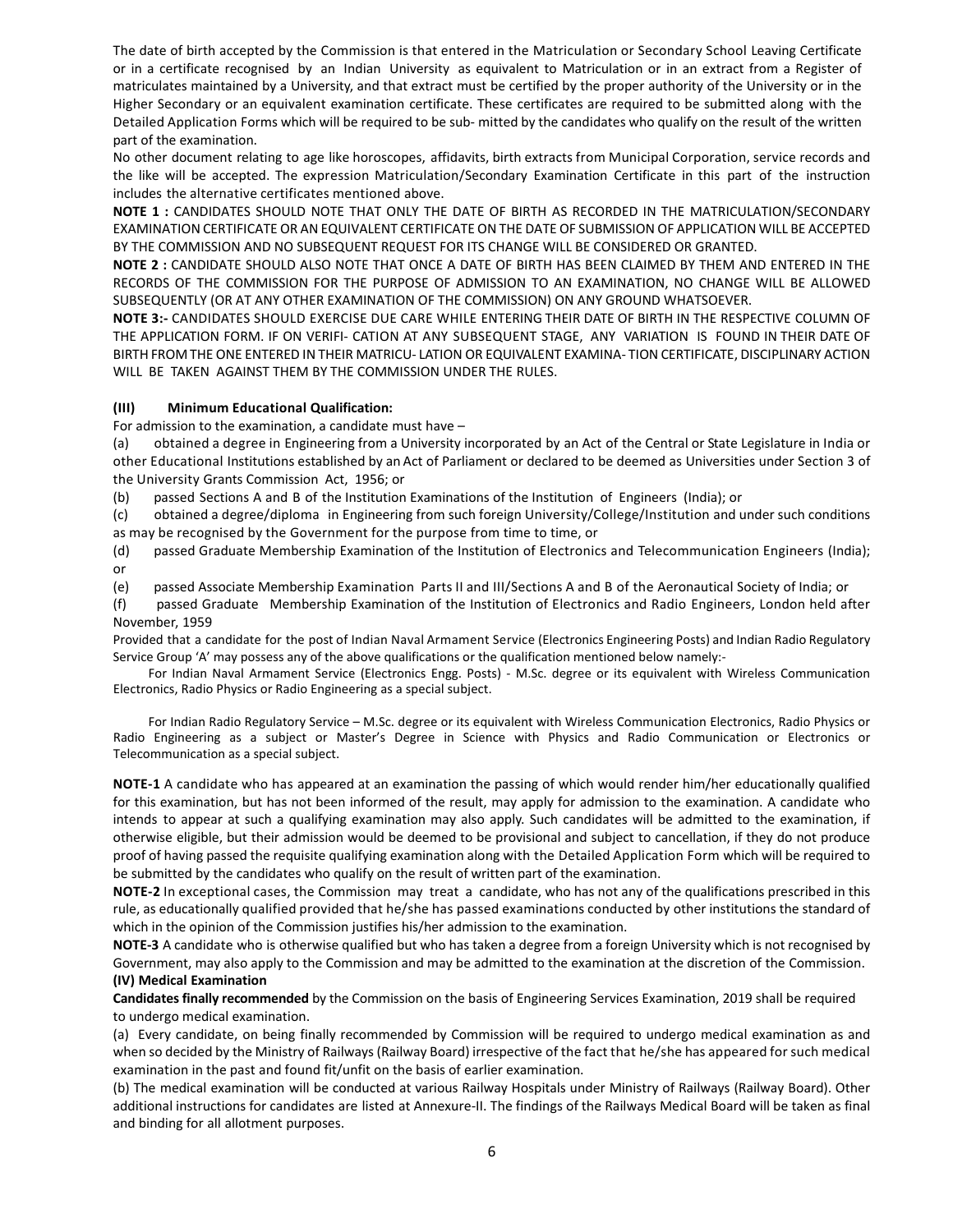## **(V) Physical standards**

Candidates must be physically fit according to physical standards for admission to **Engineering Services Examination, 2019** as per guidelines given in Appendix‐II of the Rules for the **Engineering Services Examination, 2019** published in the Gazette of India Extraordinary dated **26.09.2018.** 

#### **4. FEE:**

Candidates (excepting Female/SC/ST/ PH who are exempted from payment of fee) are required to pay a fee of **Rs. 200/‐ (Rupees Two hundred only)** either by depositing the money in any Branch of SBI by cash or by using net banking facility of State Bank of India.

**Note : 1** Applicants who opt for **"Pay by cash"** mode should print the system generated Pay‐in slip during Part‐II registration and deposit the fee at the counter of SBI Branch on the next working day only. "Pay by cash" mode option will **be deactivated at 11.59 PM of 21.10.2018 i.e. one day before the closing date ;** however, applicants who have generated their Pay‐in‐slip before it is deactivated may pay at the counter of SBI Branch during banking hours on the closing date. Such applicants who are unable to pay by cash on the closing date i.e. during banking hours to SBI Branch, for reason whatsoever, even if holding a valid Pay‐in‐slip, will have no other offline option but to opt for online Debit/Credit Card or Internet Banking Payment mode on the closing date i.e. till 6.00 PM of 22.10.2018.

Note : 2 Candidates should note that payment of examination fee can be made only through the modes prescribed above. Payment of fee through any other mode is neither valid nor acceptable. Applications submitted without the prescribed fee/mode (unless remission of fee is claimed) shall be summarily rejected.

Note : 3 Fee once paid shall not be refunded under any circumstances nor can the fee be held in reserve for any other examination or selection.

**Note : 4** For the applicants in whose case payments details have not been received from the bank, they will be treated as fictitious payment cases and their applications will be rejected in the first instance. A list of all such applicants shall be made available on the Commission website within two weeks after the last day of submission of online application. The applicants shall be required to submit the proof of their fee payment within 10 days from the date of such communication either by hand or by speed post to the Commission. On receipt of documentary proof, genuine fee payment cases will be considered and their applications will be revived, if they are other‐ wise eligible.

ALL FEMALE CANDIDATES AND CANDIDATES BELONGING TO SCHEDULED CASTES/SCHEDULED TRIBES/PHYSICALLY HANDI-CAPPED CATEGORIES ARE EXEMPTED FROM PAYMENT OF FEE. NO FEE EXEMPTION IS, HOWEVER, AVAILABLE TO OBC CANDIDATES AND THEY ARE REQUIRED TO PAY THE PRESCRIBED FEE IN FULL.

Physically handicapped persons are exempted from the payment of fee provided they are otherwise eligible for appointment to the Services/Posts to be filled on the results of this examination on the basis of the standards of medical fitness for these Services/Posts (including any concessions specifically extended to the physically handicapped). A physically handicapped candidate claiming age relaxation/fee concession will be required by the Commission to submit along with their Detailed Application Form, a certified copy of the certificate from a Government hospital/Medical Board in support of his claim for being physically handicapped.

**NOTE:** Notwithstanding the aforesaid provision for age relaxation/fee exemption, a physically handicapped candidate will be considered to be eligible for appointment only if he/she (after such physical examination as the Government or the appointing authority, as the case may be, may prescribe) is found to satisfy the requirements of physical and medical standards for the concerned Services/Posts to be allocated to Physically Handicapped candidates by the Government.

**NOTE :** Applications without the prescribed fee (unless remission of fee is claimed) shall be summarily rejected.

#### **5. HOW TO APPLY:**

(a) Candidates are required to apply Online using the link www.upsc online.nic.in. Detailed instructions for filling up online applications are available on the above mentioned website.

(b) The applicants are advised to submit only single application; however, if due to any unavoidable situation, if he/she submits another/multiple applications, then he/ she must ensure that application with the higher RID is complete in all respects like applicants' details, examination centre, photograph, signature, fee etc. The applicants who are submitting multiple applications should note that only the applications with higher RID (Registration ID) shall be entertained by the Commission and fee paid against one RID shall not be adjusted against any other RID.

(c) All candidates, whether already in Government Service, or in Government owned industrial undertakings or other similar organisations or in private employment, should apply online direct to the Commission.

Persons, already in Government service whether in a permanent or temporary capacity or as work‐charged employees other than causal or daily rated employees or those serving under public enterprises are, however, required to inform their Head of Office/Department that they have applied for the Examination. Candidates should note that in case communication is received from their employer by the Commission withholding permission to the candidates applying for/appearing at the Examination, their application will be liable to be rejected/ candidature will be liable to be cancelled.

**NOTE 1 : WHILE FILLING IN HIS/HER APPLICATION FORM, THE CANDIDATE SHOULD CAREFULLY DECIDE ABOUT HIS/HER CHOICE FOR THE CENTRE AND ENGINEERING DISCIPLINE FOR THE EXAMINATION.** 

**IF ANY CANDIDATE APPEARS AT A CENTRE/ENGINEERING DISCIPLINE OTHER THAN THE ONE INDICATED BY THE COMMISSION IN HIS/HER E‐ ADMISSION CERTIFICATE PAPERS OF SUCH A CANDIDATE WILL NOT BE VALUED AND HIS/HER CANDIDATURE WILL BE LIABLE TO CANCELLATION.**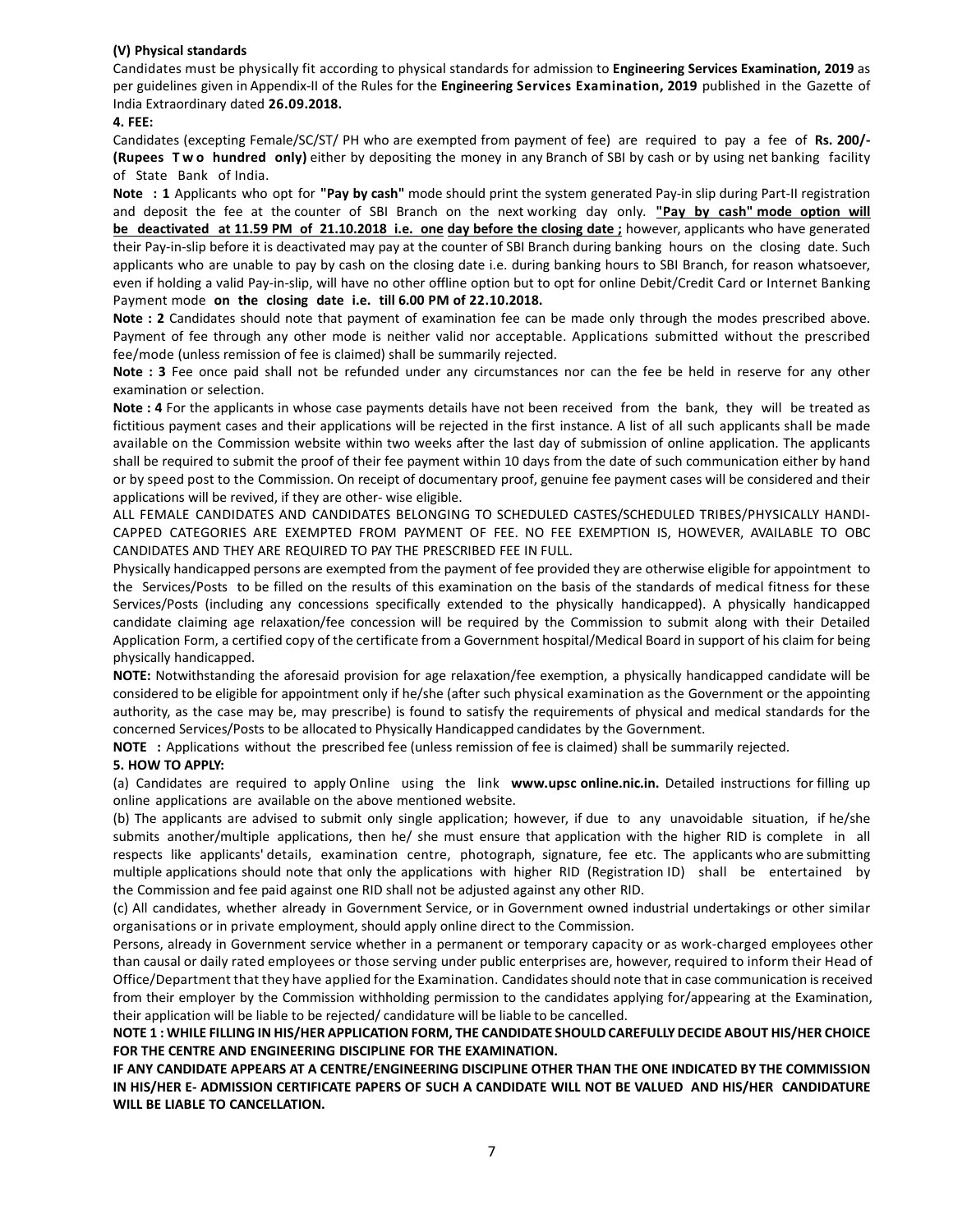**NOTE 2: SUITABLE PROVISIONS FOR INFORMATION REGARDING USE OF SCRIBES BY THE BLIND CANDIDATES AND CANDIDATES WITH LOCOMOTOR DISABILITY AND CEREBRAL PALSY WHERE DOMINANT (WRITING) EXTREMITY IS AFFECTED TO THE EXTENT OF SLOWING THE PERFORMANCE OF FUNCTION (MINIMUM OF 40% IMPAIRMENT) HAVE BEEN MADE IN THE ONLINE APPLICATION.** 

# **NOTE 3: INCOMPLETE OR DEFECTIVE APPLICATIONS SHALL BE SUMMARILY REJECTED. NO REPRESENTATION OR CORRESPONDENCE REGARDING SUCH REJECTION SHALL BE ENTERTAINED UNDER ANY CIRCUMSTANCES.**

## **CANDIDATES ARE NOT REQUIRED TO SUBMIT HARD COPY/PRINT OUT OF THEIR APPLICATION TO THE COMMISSION AT THIS STAGE.**

6. The candidates applying for the Examination should ensure that they fulfil all the eligibility conditions for admission to the Examination. Their admission at all the stages of examination for which they are admitted by the Commission viz. Written Examination and Personality Test will be purely provisional, subject to their satisfying the prescribed eligibility conditions. If on verification at any time before or after the written examination or Personality Test, it is found that they do not fulfil any of the eligibility conditions, their candidature of the Examination will be cancelled by the Commission. Candidates are requested to keep ready the attested copies of the following documents for submission to the Commission soon after the declaration of the results of the written Examination.

- (a). Certificate of Age.
- (b) Certificate of Educational Qualification.
- (c). Certificate in support of claim to belong to Scheduled Castes, Scheduled Tribes and Other Backward Classes, wherever applicable.
- (d) Certificate in support of claim for age/ fee concession, wherever applicable.

7. Immediately after the declaration of the results of Main/Stage-II examination, successful candidates will be intimated by the Commission electronically and they shall be asked to submit Detailed Application Form (DAF) online and upload the scanned copies of the above mentioned certificates to the Commission at that time. Orginals will have to be produced at the time of Personality Test. The Personality Test letter to the candidates may also be issued electronically.

8. If any of their claims is found to be incorrect, they may render themselves liable to disciplinary action by the Commission in terms of Rule 11 of the Rules for **Engineering Services Examination, 2019 notified in the Gazette of India Extraordinary dated 26th September 2018 and also reproduce below:** 

A Candidate who is or has been declared by the Commission to be guilty of :—

- (i) obtaining support for his candidatures by any means; or
- (ii) impersonating; or
- (iii) procuring impersonation by any person; or
- (iv) submitting fabricated documents or documents which have been tampered with; or
- (v) making statements which are incorrect or false or suppressing material information; or
- (vi) resorting to any other irregular or improper means in connection with his candidature for the examination; or
- (vii) using unfair means during the examination; or
- (viii) writing irrelevant matter including obscene language or pornographic matter in the script(s); or
- (ix) misbehaving in any other manner in the examination hall; or
- (x) harassing or doing bodily harm to the staff employed by the Commission for the conduct of their examination; or
- (xi) being in possession of or using any cellular/mobile phone/pager/bluetooth or any electronic equipment or device or any, other equipment capable of being used as a communication device during the examination; or

(xii) violating any of the instructions issued to candidates alongwith their admission certificate permitting them to take the examination; or

(xiii) attempting to commit or as the case may be abetting the commission of all or any of the acts specified in the foregoing clauses.

May in addition to rendering himself liable to criminal prosecution be liable—

- (a) to be disqualified by the Commission from the examination for which he is a candidate; and/or
- (b) to be debarred either permanently or for a specified period—
- (i) by the Commission from any examination or selection held by them;
- (ii) by the Central Government, from any employment under them; and
- (c) if he is already in service under the Government, to disciplinary action under the appropriate rules :
- Provided that no penalty under this rule shall be imposed except after—

(i) giving the candidate an opportunity of making such representation in writing as he may wish to make in that behalf; and

(ii) taking the representation if any submitted by the candidate, within the period allowed to him, into consideration.

# **9. LAST DATE FOR SUBMISSION AND WITHDRAWAL OF APPLICATIONS:**

(i) The online Applications can be filled upto **22nd October 2018 till 6.00 PM** after which the link will be disabled. Detailed instructions regarding filling of online application is available at **Appendix‐IIA.** 

(ii) The online Applications can be withdrawn from 29.10.2018 to 05.11.2018 till 6.00 PM after which the link will be disabled. Detailed instructions regarding withdrawal of Applications is available at **Appendix‐IIB.**

**10. CORRESPONDENCE WITH COMMISSION:**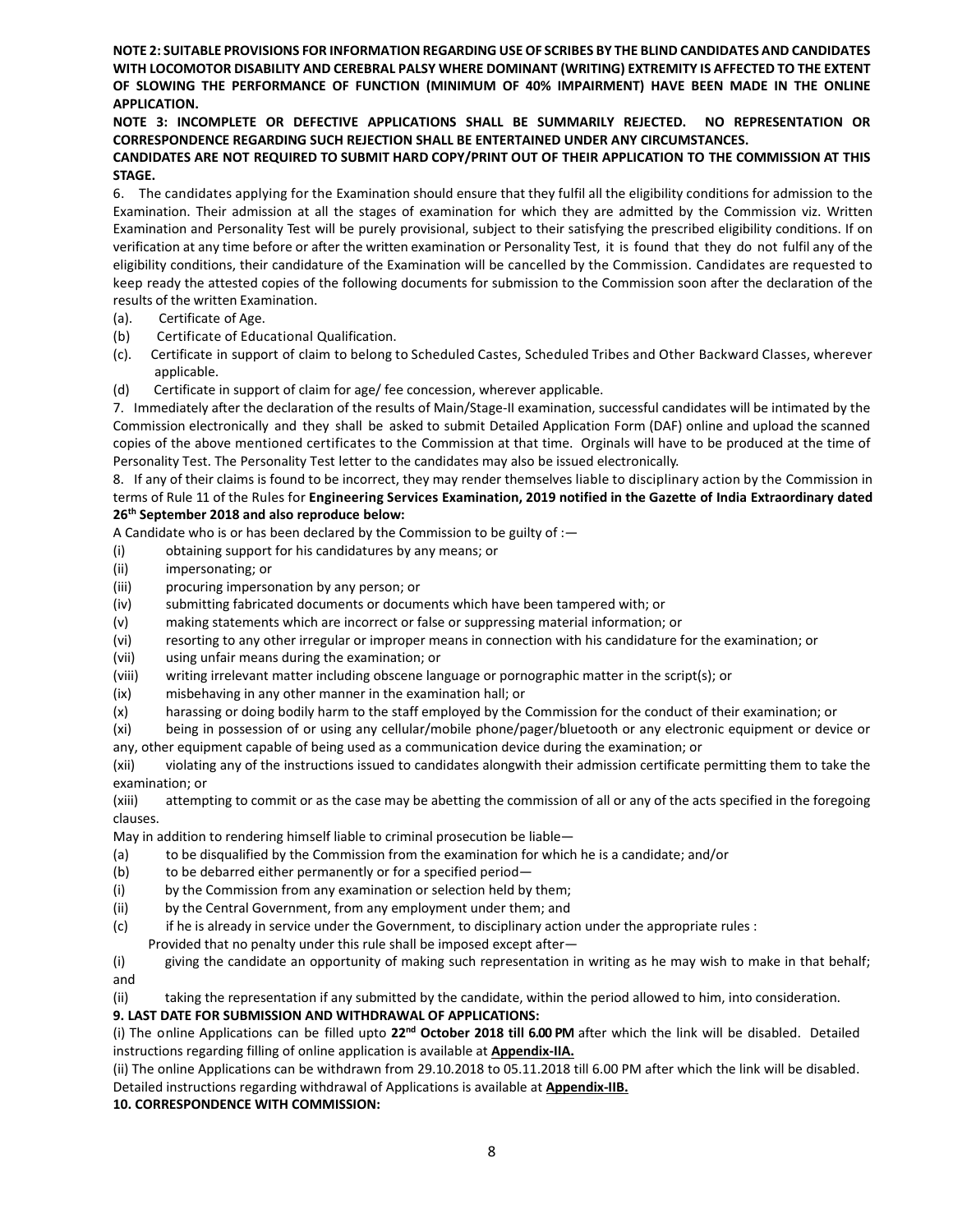The Commission will not enter into any correspondence with the candidates about their candidature except in the following cases :

(i) The eligible candidates shall be issued an e‐Admission Certificate three weeks before the commencement of the examination. The e-Admission Certificate will be made available in the UPSC website [www.upsc.gov.in] for downloading by candidates. No Admission Certificate will be sent by post. For downloading the e‐ Admission Certificate/ e‐Admit Card the Candidate must have his/her vital parameters like RID & Date of Birth or Roll No. (if received & date of birth or father's name) available with him/her .

(ii) If a candidate does not receive his/her e‐admit card or any other communication regarding his/her candidature for the examination two week before the commencement of the examination, he/she should at once contact the Commission. Information in this regard can also be obtained from the Facilitation Counter located in the Commission's Office either in person or over phone Nos. 011‐23381125/011‐23385271/011‐23098543. **In case no communication is received in the**  Commission's Office from the candidate regarding non-receipt of his/her e-Admission Certificate at least one **week before the examination, he/she himself/herself will be solely responsible for non‐receipt of his/her e‐Admission certificate.** 

No candidate will ordinarily be allowed to take the examination unless he/she holds e‐Admission Certificate for the examination. On receipt of e‐Admission Certificate, check it carefully and bring discrepancies/error, if any, to the notice of UPSC immediately.

The candidates should note that their admission to the examination will be purely provisional based on the information given by them in the Application Form. This will be subject to verification of all the eligibility conditions by the UPSC.

(iii) The mere fact that an e-Admission Certificate of admission to the Examination has been issued to a candidate will not imply that his/her candidature has been finally cleared by the Commission, or that the entries made by the candidate in his/her application for the Examination have been accepted by the Commission as true and correct. Candidates may note that the Commission takes up the verification of eligibility conditions of a candidate, with reference to original documents, only after the candidate has qualified for Personality Test on the result of the written part of the examination. Unless candidature is formally confirmed by the Commission, it continues to be provisional.

The decision of the Commission as to the acceptance of the application of a candidate and his/her eligibility or otherwise for admission to the Examination shall be final. Candidates should note that the name in the Admission Certificate, in some cases may be abbreviated due to technical reasons.

(iv) If a candidate receives an e‐ Admission Certificate in respect of some other candidate on account of handling error, the same should be immediately brought but but the notice of Commission with a request to issue the correct e-Admission Certificate. Candidates may note that they will not be allowed to take the examination on the strength of an e-Admission Certificate issued in respect of another candidate.

#### **(v) Candidates must ensure that their e‐mail ids given in their applications are valid and active.**

**IMPORTANT:** ALL COMMUNICATIONS TO THE COMMISSION SHOULD INVARIABLY CONTAIN THE FOLLOWING PARTICULARS:

- 1. NAME AND YEAR OF THE EXAMINATION.
- 2. REGISTRATION ID (RID).
- 3. ROLL NO. (IF RECEIVED).
- 4. NAME OF CANDIDATE IN FULL AND IN BLOCK LETTERS.
- 5. VALID AND ACTIVE E-MAIL ADDRESS
- 6. COMPLETE POSTAL ADDRESS AS GIVEN IN THE APPLICATION.

#### **N.B. (i) COMMUNICATIONS NOT CONTAINING THE ABOVE PARTICULARS MAY NOT BE ATTENDED TO.**

# **N.B.(II) IF A LETTER/COMMUNICATION IS RECEIVED FROM A CANDIDATE AFTER AN EXAMINATION HAS BEEN HELD AND IT DOES NOT GIVE HIS/HER FULL NAME AND ROLL NUMBER, IT WILL BE IGNORED AND NO ACTION WILL BE TAKEN THEREON. 11. Details of the categories/sub categories of disabilities (functional classification and Physical Requirements) identified for the various Services/posts:‐**

"For being considered against the vacancies reserved for them, the physically disabled persons should have disability of forty per cent (40%) or more. The functional classification in their case shall be consistent with the requirements of the concerned services/posts as detailed in Annexure-I. However, such candidates shall be required to meet the physical requirements/abilities as detailed in **Annexure‐I** and to submit Disability Certificate in the prescribed format as detailed in **Annexure‐III.** 

**12.** As per decision taken by the Government for increasing the access of unemployed to job opportunities, the Commission will publically disclose the scores of the candidates (obtained in the Preliminary/Stage-I examination, Main/ Stage-II examination and Interview/Personality Test) through the public portals. The disclosure will be made in respect of only those candidates who will appear in the Interview/Personality Test for the Engineering Services Examination and are not finally recommended for appointment. The information shared through this disclosure scheme about the non-recommended candidates may be used by other public and private recruitment agencies to appoint suitable candidates from the information made available in the public portal.

Candidates will be required to give their options at the time of Interview/Personality Test, while acknowledging the e‐summon letter mailed to them for interview. A candidate may opt out of the scheme also and in that case his/her details will not be published by the Commission.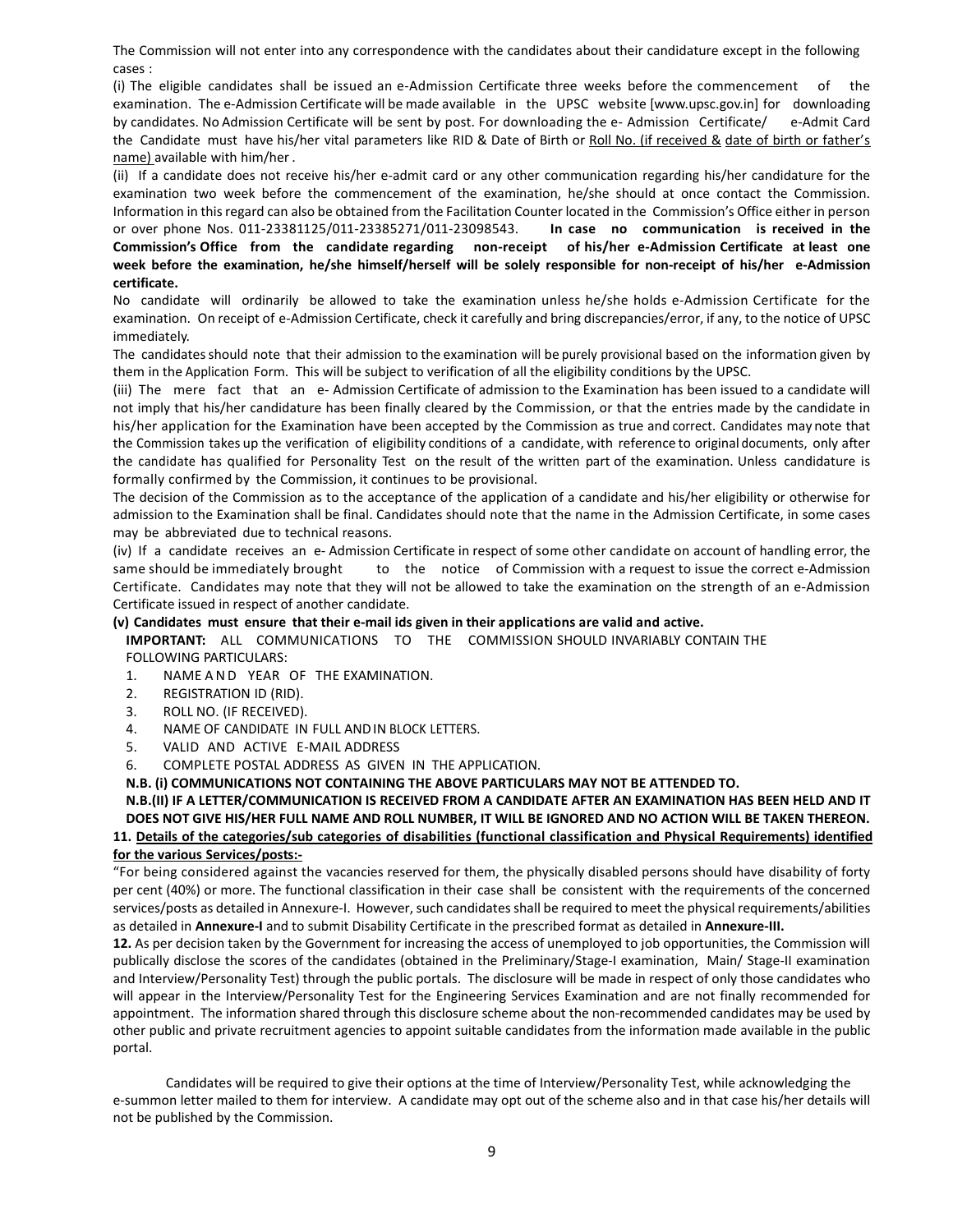Besides sharing of the information of the non‐recommended candidates for the examinations conducted by the Commission, the Commission will not assume any responsibility of liability for the method and manner in which information related to candidates who appear at the Commission's Examinations/Selections is utilized by other private of public organizations.

## **Annexure-I**

#### **A List of Services/Posts identified suitable for Persons with Benchmark Disability Category along with the physical requirements and functional classifications\*.**

| Sl. No.          | <b>Name of Services</b>                                        | <b>Functional</b>                                            | <b>Physical Requirements</b>                                                    |
|------------------|----------------------------------------------------------------|--------------------------------------------------------------|---------------------------------------------------------------------------------|
|                  |                                                                | Classification                                               |                                                                                 |
|                  | <b>Category I-Civil Engineering</b>                            |                                                              |                                                                                 |
| 1.               | Indian Railway Service of Engineers                            | LD-OA/OL, Leprosy<br>Cured, Acid Attack<br>Victims.          | S, ST, BN, W, SE, MF, C, RW, KC, CL, JU, H                                      |
|                  |                                                                | Hard Hearing                                                 | S, ST, BN, W, SE, MF, C, RW, KC, CL, JU, H<br>(Acceptable with Hearing<br>Aids) |
| $\overline{2}$ . | Indian Railway Stores Service                                  | LD - OA/OL, Leprosy<br>Cured, Acid Attack<br>Victims.        | S, ST, BN, W, SE, MF, C, RW, H                                                  |
|                  |                                                                | Hard Hearing                                                 | S, ST, BN, W, SE, MF, C, RW, KC, CL, JU, H<br>(Acceptable with Hearing<br>Aids) |
| 3.               | Central Engineering Service                                    |                                                              | OA or OL or Hard Hearing As per MOSJ & E instructions                           |
| 4.               | Indian Defence Service of Engineers (Civil Engg.)              | PD or OA                                                     | B,S,ST,W,SE,H&RW                                                                |
| 5.               | Indian Ordnance Factories Service(Civil) (Engg. Br.)           | <b>Hard Hearing</b>                                          | S, Mobility(M), RW, SE, H(Speaking), C, MF                                      |
|                  |                                                                | LD-OL/OA, Leprosy<br>cured, Dwarfism, Acid<br>attack victims | S, Mobility(M), RW, SE, H(Speaking), C, MF                                      |
| 6                | Central Water Engineering Service Gr 'A'                       | Acid Attack Victims,<br>Dwarfism                             | OA or OL, Leprosy Cured, S,ST, BN, W, SE, MF, C, R, W&RW                        |
| 7.               | Central Engineering Service (Roads) Gr. A                      | OA or OL or PD/Hard<br>Hearing                               | B, S, ST, W, SE, H, RW, D, & W                                                  |
| 8.               | AEE in P & T Build. Works Gr. A                                | ΟA                                                           | MF,PP,L,KC,BN,S,ST,W,SE,H&RW                                                    |
| 9.               | AEE (Civil) in Border Roads Organization                       | ΟA                                                           | B,S,ST,W,SE,H&RW                                                                |
| 10.              | AEE (QS&C) in Military Engineer Service(MES)<br>Surveyor Cadre | PD or OA                                                     | B,S,ST,W,SE,H&RW                                                                |
| 11               | Indian Skill Development Service                               | OA or OL                                                     | As per MOSJ & E instructions                                                    |
|                  | <b>Category II-Mechanical Engineering</b>                      |                                                              |                                                                                 |
| 1.               | Indian Railway Service of Mechanical Engineers                 | LD - OA/OL, Leprosy<br>Cured, Acid Attack<br>Victims.        | S,ST,BN,W,SE,MF,C,RW,KC,CL,JU,H                                                 |
| 2.               | Indian Railway Store Service                                   | LD - OA/OL, Leprosy<br>Cured, Acid Attack<br>Victims.        | S,ST,BN,W,SE,MF,C,RW,H                                                          |
|                  |                                                                | Hard Hearing                                                 | S, ST, BN, W, SE, MF, C, RW, KC, CL, JU, H<br>(Acceptable with Hearing Aids)    |
| 3.               | Central Water Engineering Service Gr 'A'                       | OA or OL                                                     | S, ST, BN, W, SE, MF, C, R, W&RW                                                |
| 4.               | Central Power Engg. Service Gr. A&B<br>(Mech. Engg. Posts)     | OL                                                           | ST,S,SE,MF,BN,KC,H&C                                                            |
| 5.               | Indian Ordnance Factories Service<br>(Mech. Engg. Branch)      | Hard Hearing                                                 | S, Mobility(M),RW,SE,H(Speaking),C,MF                                           |
|                  |                                                                | LD-OL/OA, Leprosy<br>cured, Dwarfism, Acid<br>attack victims | S, Mobility(M), RW, SE, H(Speaking), C, MF                                      |
| 6.               | Indian Naval Armament Service                                  | <b>OL</b>                                                    | S, SE, H&RW                                                                     |
| 7.               | Assistant Executive Engr. in the corps of EME                  | PD                                                           | F,PP,L,KC,B,S,ST,W,SE&RW                                                        |
| 8.               | Asstt. Naval Store Officer in Indian Navy                      | OL                                                           | S, SE, H&RW                                                                     |
| 9.               | Central Electrical & Mechanical Engineering<br>Service         | OL or Hard Hearing                                           | As per MOSJ&E instructions                                                      |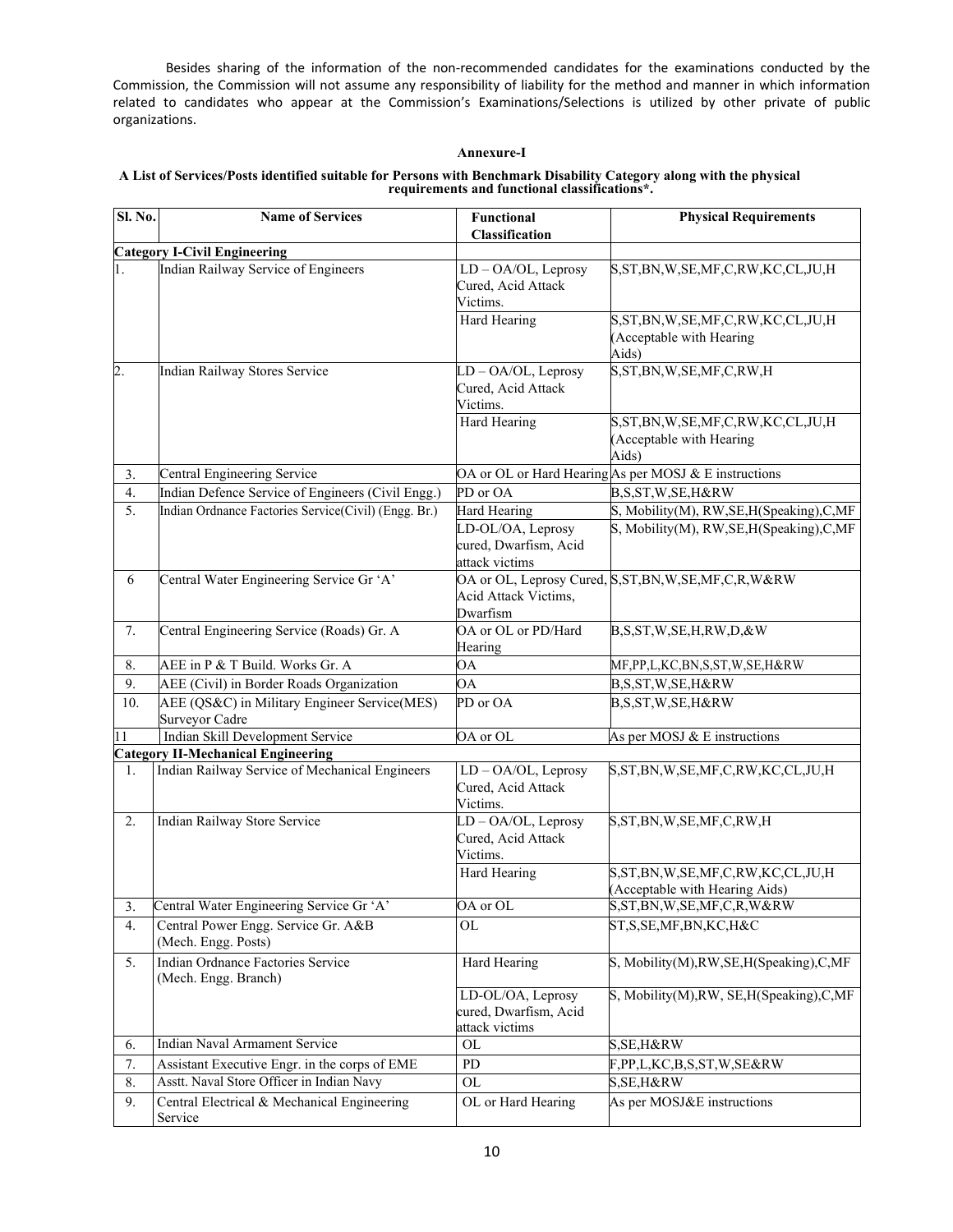| 10.                | Geological Survey of India Engineering Service Gr<br>A'                                             | OL, Hard Hearing                                             | S, ST, MF, SE, BN, KC, H, C                                                     |
|--------------------|-----------------------------------------------------------------------------------------------------|--------------------------------------------------------------|---------------------------------------------------------------------------------|
| 11.                | Indian Defence Service of Engineers<br>(Mech. Engg.)                                                | PD or OA                                                     | B,S,ST,B,W,SE,H&RW                                                              |
| 12.                | Central Engineering Service (Roads) Group 'A'<br>(Mechanical Engg. Post)                            | OA or OL or PD/Hard<br>Hearing                               | B,S,ST,W,SE,H,RW,D,&W                                                           |
| 13.                | Assistant Executive Engineer Group 'A' (Electrical<br>&Mechanical) (Mechanical Engineering Post) in | <b>OA</b>                                                    | B,S,ST,W,SE,H&RW                                                                |
| 14                 | Border Roads Engineering Service Gr. 'A'<br>Indian Skill Development Service                        | OA or OL                                                     | As per MOSJ & E instructions                                                    |
|                    | <b>Category III-Electrical Engineering</b>                                                          |                                                              |                                                                                 |
| 1.                 | Indian Railway Service of Electrical Engineers                                                      | LD - OA, OL, Leprosy<br>Cured, Acid Attack<br>Victims.       | S,ST,BN,W,SE,MF,C,RW,KC,CL,JU,H                                                 |
|                    |                                                                                                     | Hard Hearing                                                 | S, ST, BN, W, SE, MF, C, RW, KC, CL, JU, H<br>(Acceptable with Hearing<br>Aids) |
| $\overline{2}$     | Indian Railway Store Service                                                                        | LD-OA/OL, Leprosy<br>Cured, Acid Attack<br>Victims.          | S, ST, BN, W, SE, MF, C, RW, H                                                  |
|                    |                                                                                                     | Hard Hearing                                                 | S, ST, BN, W, SE, MF, C, RW, KC, CL, JU, H<br>(Acceptable with Hearing<br>Aids) |
| 3.                 | Central Elect. & Mech. Engg. Service (Elect. Engg.)                                                 | OL or Hard Hearing                                           | As per MOSJ&E instructions                                                      |
| $\overline{4}$ .   | Indian Naval Armament Service                                                                       | <b>OL</b>                                                    | S, SE, H&RW                                                                     |
|                    | Indian Ordnance Factories Service (Elect.)                                                          | Hard Hearing,                                                | S, Mobility(M), RW, SE, H(Speaking), C, MF                                      |
| 5.                 |                                                                                                     | LD-OL/OA, Leprosy<br>cured, Dwarfism, Acid<br>attack victims | S, Mobility(M), RW, SE, H(Speaking), C, MF                                      |
| 6.                 | Central Power Engg. Service Gr. A&B<br>(Elect. Engg. Posts)                                         | OL, Hard Hearing                                             | S, ST, BN, SE, W, MF, PP, L, KC, C&RW                                           |
| 7.                 | Indian Defence Service of Engineers (Elect. Engg.)                                                  | PD or OA                                                     | B,S,ST,W,SE,H&RW                                                                |
| 8.                 | Asstt. Naval Store Officer in Indian Navy                                                           | <b>OL</b>                                                    | S, SE, H&RW                                                                     |
| 9.                 | AEE Gr 'A'(Elect. Engg.) in Corps of EME, Min of<br>Defence.                                        | PD or OA                                                     | S, ST, B, W, SE                                                                 |
| 10.                | AEE in P&T Bldg. works Gr. 'A'                                                                      | ОA                                                           | MF, PPL, K, C, BN, S, ST, W, SE, H&RW                                           |
| 11.                | Indian Skill Development Service                                                                    | OA or OL                                                     | As per MOSJ & E instructions                                                    |
| <b>Engineering</b> | <b>Category IV-Electronics &amp; Telecommunication</b>                                              |                                                              |                                                                                 |
| 1.                 | Indian Railway Service of Signal Engineers                                                          | LD - OA/OL, Leprosy<br>Cured, Acid Attack<br>Victims.        | S, ST, BN, W, SE, MF, C, RW, KC, CL, JU, H                                      |
| 2.                 | Indian Railway Store Service                                                                        | OA or OL or Hard<br>Hearing                                  | S, ST, BN, W, SE, MF, C, R, W&RW                                                |
|                    | Indian Ordnance Factories Service (Electronics &<br>Telecom Engg. Branch)                           | Hard Hearing                                                 | S, Mobility(M), RW, SE, H(Speaking), C, MF                                      |
|                    |                                                                                                     | LD-OL/OA, Leprosy<br>cured, Dwarfism, Acid<br>attack victims | S, Mobility(M), RW, SE, H(Speaking), C, MF                                      |
| 3.                 |                                                                                                     | Multiple disability<br>mentioned in above rows.              | S, Mobility(M), RW, SE, H(Speaking), C,<br>MF                                   |
| 4.                 | Indian Naval Armament Service                                                                       | OL                                                           | S, SE, H & R                                                                    |
| 5.                 | Asstt. Exe. Engineer in the Corps of EME                                                            | PD or OA                                                     | S, ST, B, W, SE                                                                 |
| 6.                 | Indian Radio Regulatory Service Gr 'A'                                                              | OA or OL                                                     | S,H&RW/Speaking                                                                 |
| 7.                 | Asstt. Naval Store Officer Gr. I                                                                    | OL                                                           | $S, SE, H &$ <sub>R</sub> W                                                     |
| 8.                 | Indian Telecom Service, Group A                                                                     | OL or OA or MW                                               | F,S,ST,W,SE,H&RW                                                                |
| 9.                 | Junior Telecom Officer Group B in ITS                                                               | OL or OA or MW                                               | F,S,ST,W,SE,H&RW                                                                |
| 10.                | Central Power Engineering Service Gr. A&B<br>(Elec. & Telecom)                                      | OL, Hard Hearing                                             | S,ST,BN,SE,W,MF,PP,L,KC,C&RW                                                    |
| 11                 | Indian Skill Development Service                                                                    | OA or OL                                                     | As per MOSJ & E instructions                                                    |

\*The list is subject to revision.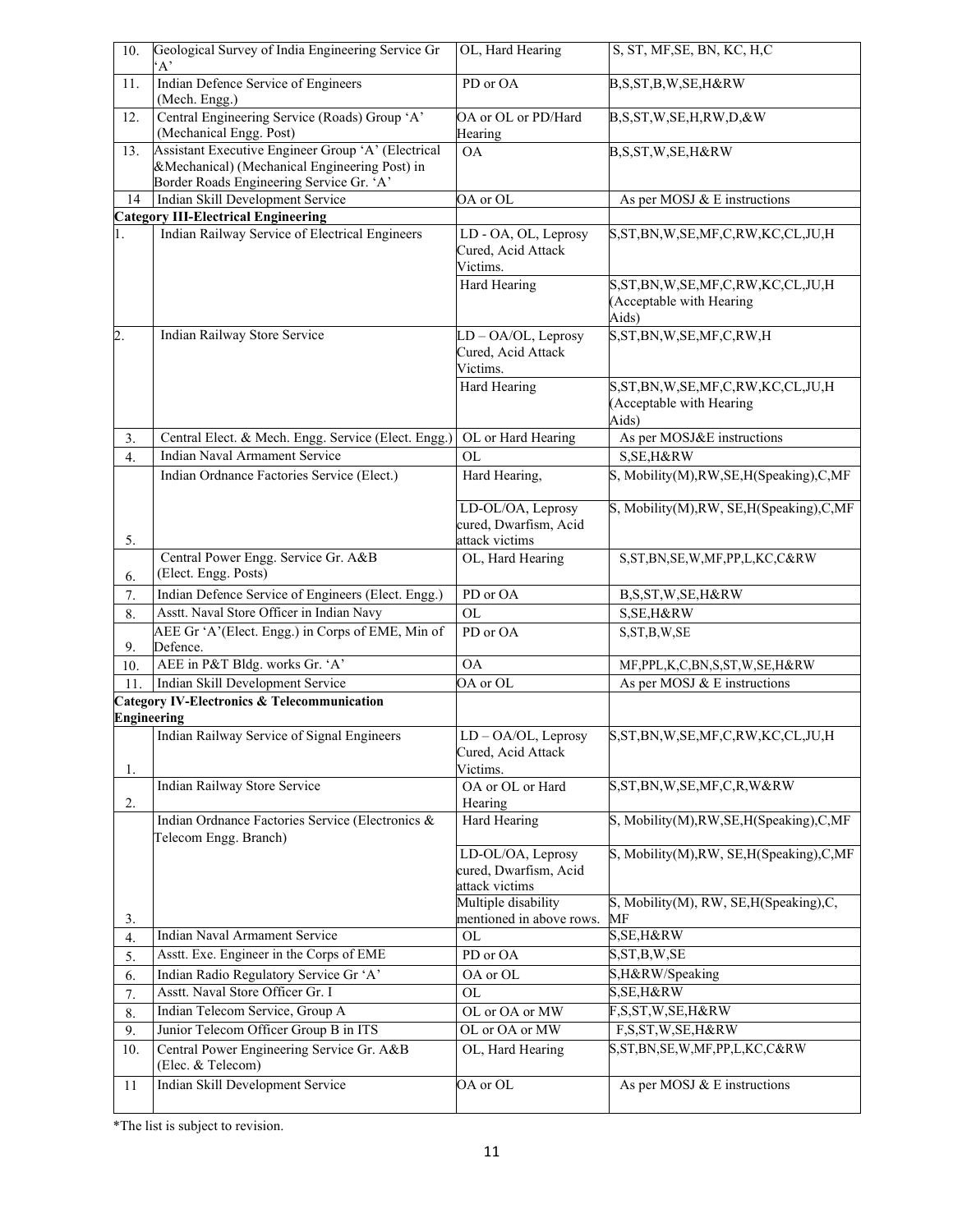The abbreviations used (indicated as below) are as per the specification in Ministry of Social Justice and Empowerment's Notification No. 16-15/2010-DDIII dated 29.07.2013

OA=One Arm affected, OL=One Leg affected, HI=hearing Impaired, PD=partially Deaf, MW=Muscular Weakness S=Sitting, BN=Bending, SE=Seeing, RW=Reading & Writing, C=Communication, MF=Manipulation by Fingers, PP=Pulling & Pushing, L=Lifting, KC=Kneeling & Crouching, ST=Standing, W=Walking, H=Hearing, JU=Jumping, H(Acceptable with Hearing Aids=Should be able to hear upto 25 decibel.OH=Orthopaedically Handicapped, LD=Locomotor Disability, CP=Cerebral Palsy.

NOTE (I): To avoid inconvenience later PH candidates should ensure that their sub-category of disabilities is identified for providing reservation.

NOTE (ii) : Also please note that Temporary Certificate of Disability does not confer upon the candidates, the benefit of being considered against the vacancies reserved under PH quota.

NOTE (iii) : Please ensure submission of Certificate of Disability in the prescribed format as detailed at Annexure-III.

#### **Annexure-II**

#### **Details of Zonal Railway Hospitals**

| <b>Zone Full</b>            | <b>Name of Hospital</b>    | <b>Hospital Address</b>                 | <b>Telephone Nos.</b> |
|-----------------------------|----------------------------|-----------------------------------------|-----------------------|
|                             | <b>B.A.M. HOSPITAL</b>     | DR. BABA SAHAB AMBEDKAR                 |                       |
| <b>CENTRAL RAILWAYS</b>     |                            | RAILWAY HOSPITAL, BYCULLA,              |                       |
|                             |                            | <b>MUMBAI-400027</b>                    |                       |
| <b>EASTERN RAILWAY</b>      | <b>B.R. SINGH HOSPITAL</b> | B.R. SINGH HOSPITAL, SEALDAH,           |                       |
|                             |                            | KOLKATA - 700001                        |                       |
| <b>EAST CENTRAL RAILWAY</b> | <b>CENTRAL HOSPITAL</b>    | EC RAILWAY, KARBIGAHIYA, PATNA          |                       |
|                             |                            | $-803118$                               |                       |
| <b>EAST COAST RAILWAY</b>   | <b>CENTRAL HOSPITAL</b>    | MANCHESWAR, BHUBANESWAR-                |                       |
|                             |                            | 751017                                  |                       |
| <b>NORTHERN RAILWAY</b>     | CENTRAL HOSPITAL           | BASANT LANE, CHELMSFORD ROAD,           |                       |
|                             |                            | CONNAUGHT PLACE, DELHI - 110001         |                       |
| <b>NORTH CENTRAL</b>        | <b>CENTRAL HOSPITAL</b>    | $ALLAHABAD - 211001$                    |                       |
| <b>RAILWAY</b>              |                            |                                         |                       |
| <b>NORTH EASTERN</b>        | <b>LNMR HOSPITAL</b>       | LALIT NARAYAN MISHRA HOSPITAL,          |                       |
| <b>RAILWAY</b>              |                            | GORAKHPUR-273012                        |                       |
| <b>NORTH EAST FRONTIER</b>  | <b>CENTRAL HOSPITAL</b>    | MALIGAON, GUWAHATI - 781011             |                       |
| <b>RAILWAY</b>              |                            |                                         |                       |
| <b>NORTH WESTERN</b>        | <b>CENTRAL HOSPITAL</b>    | <b>GANPATI NAGAR, NEAR JAIPUR</b>       |                       |
| <b>RAILWAY</b>              |                            | RAILWAY STATION, JAIPUR-302006          |                       |
| SOUTHERN RAILWAY            | <b>CENTRAL HOSPITAL</b>    | CONSTABLE ROAD, AYANAVARAM,             |                       |
|                             |                            | PERAMBUR, CHENNAI - 600209              |                       |
| <b>SOUTH CENTRAL</b>        | <b>CENTRAL HOSPITAL</b>    | LALAGUDA RAILWAY COLONY,                |                       |
| <b>RAILWAY</b>              |                            | SECUNDERABAD-500003                     |                       |
| <b>SOUTH EASTERN</b>        | <b>CENTRAL HOSPITAL</b>    | <b>GARDEN REACH ROAD, KOLKATA -</b>     |                       |
| <b>RAILWAY</b>              |                            | 700043                                  |                       |
| SOUTH EAST CENTRAL          | <b>CENTRAL HOSPITAL</b>    | $BILASPUR - 495004$                     |                       |
| <b>RAILWAY</b>              |                            |                                         |                       |
| <b>SOUTH WESTERN</b>        | <b>CENTRAL HOSPITAL</b>    | GADAG ROAD, HUBLI - 580023              |                       |
| <b>RAILWAY</b>              |                            |                                         |                       |
| <b>WESTERN RAILWAY</b>      | J.R.H. HOSPITAL            | JAGJIVAN RAM HOSPITAL, MARATHA          |                       |
|                             |                            | MANDIR MARG, MUMBAI CENTRAL,            |                       |
|                             |                            | $MUMBAI - 400001$                       |                       |
| WEST CENTRAL RAILWAY        | <b>CENTRAL HOSPITAL</b>    | <b>INDIRA MARKET, JABALPUR - 482001</b> |                       |

Other additional instructions to the candidates for medical examination are as under:-

(i) Medical Examination Schedules/Venue and the final medical status (Fit/Unfit/partially Unfit/Temporarily Unfit) will be uploaded on the official website of the Indian Railways (www.indianrailways.gov.in). No separate written communication will be sent to the candidates regarding these uploads.

(ii) The candidates will have to carry three sets of Form for Medical Board Report-2019 to be downloaded from the Ministry of Railways official website i.e. Min of of Railways>>Railway Board>>News and Recruitment>>Engineering Services Updates.

(iii) The candidates should carry Government issued Photo ID card and three passport size photographs with them. Candidates recommended against Persons with Benchmark Disabilities (PwBD) vacancies should carry their Certificate of Disability in original as per the format prescribed along with additional photocopy of the same.

#### **Annexure-III Form-V**

# Certificate of Disability

(In cases of amputation or complete permanent paralysis of limbs or dwarfism and in case of blindness)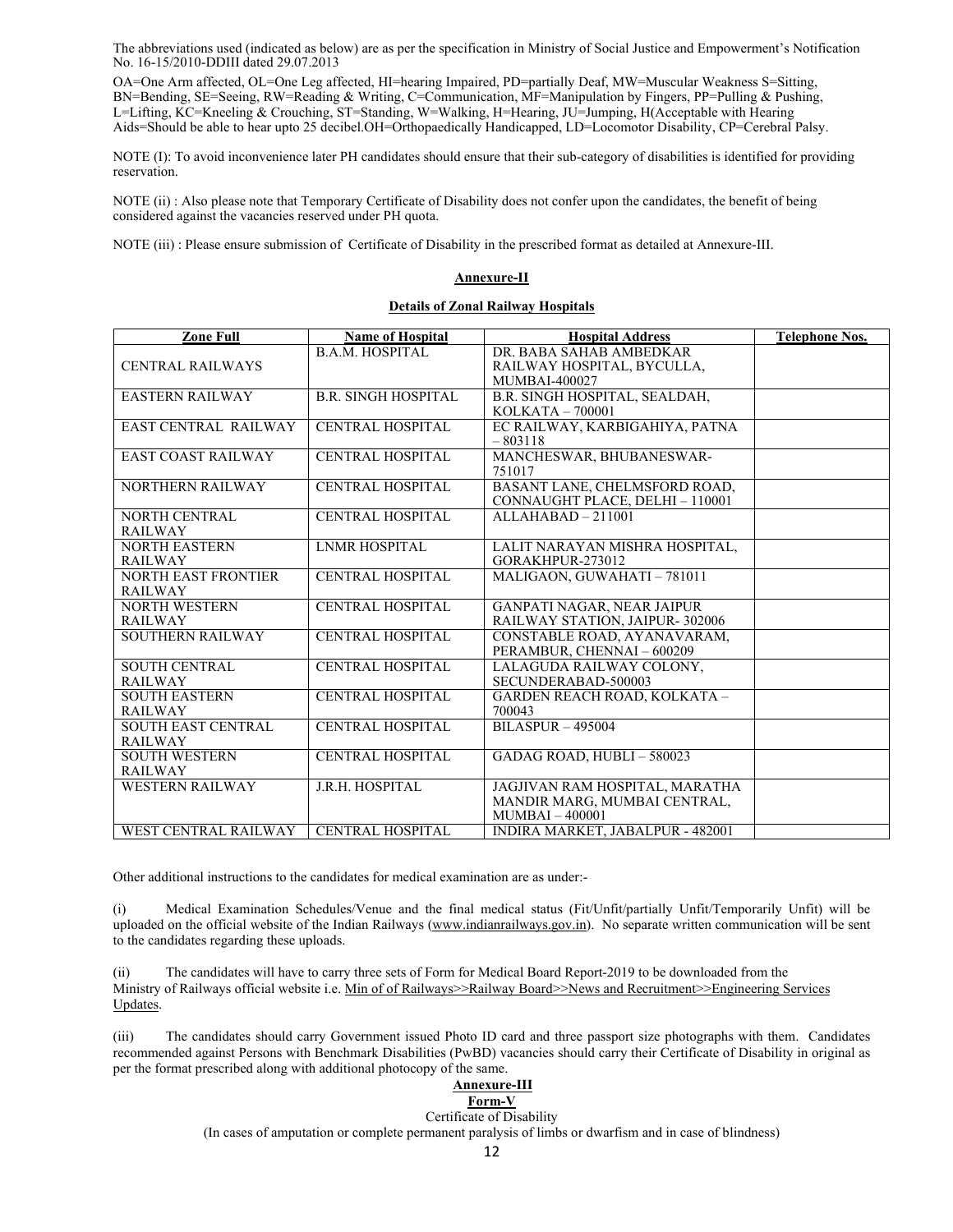## [See rule 18(1)] (Name and Address of the Medical Authority issuing the Certificate)

|                                      | size<br>Recent passport                                                                                                                                                                                                        |
|--------------------------------------|--------------------------------------------------------------------------------------------------------------------------------------------------------------------------------------------------------------------------------|
|                                      | attested photograph                                                                                                                                                                                                            |
|                                      | (Showing face only) of<br>with                                                                                                                                                                                                 |
|                                      | person<br>the                                                                                                                                                                                                                  |
|                                      | benchmark disability.                                                                                                                                                                                                          |
| Certificate No.                      | Date:                                                                                                                                                                                                                          |
|                                      |                                                                                                                                                                                                                                |
|                                      |                                                                                                                                                                                                                                |
|                                      |                                                                                                                                                                                                                                |
|                                      | District State State State State State State State State State State State State State State State State State State State State State State State State State State State State State State State State State State State Sta |
| $(A)$ he/she is a case of:           |                                                                                                                                                                                                                                |
| locomotor disability<br>$\bullet$    |                                                                                                                                                                                                                                |
| dwarfism<br>٠                        |                                                                                                                                                                                                                                |
| blindness                            |                                                                                                                                                                                                                                |
| (Please tick as applicable)          |                                                                                                                                                                                                                                |
| (B) the diagnosis in his/her case is |                                                                                                                                                                                                                                |
| (A)                                  | he/she has ________ % (in figure) _______________ percent (in words) permanent locomotor                                                                                                                                       |
|                                      | disability/dwarfism/blindness in relation to his/her (part of body) as per guidelines (number and date of issue of the                                                                                                         |
| guidelines to be specified).         |                                                                                                                                                                                                                                |

2. The applicant has submitted the following document as proof of residence:-

| Nature of Document | Date of Issue | Details of authority issuing certificate |
|--------------------|---------------|------------------------------------------|
|                    |               |                                          |

(Signature and Seal of Authorised Signatory of notified Medical Authority)

Signature/thumb impression of the person in whose favour certificate of disability is issued

# **Form - VI**

Certificate of Disability (In cases of multiple disabilities) [See rule 18(1)] (Name and Address of the Medical Authority issuing the Certificate)

|                  |          |     |                                 |                           |    |      |           |                     | attested photograph                                         |                |
|------------------|----------|-----|---------------------------------|---------------------------|----|------|-----------|---------------------|-------------------------------------------------------------|----------------|
|                  |          |     |                                 |                           |    |      |           | the                 | (Showing face only) of                                      | with           |
|                  |          |     |                                 |                           |    |      |           |                     | person<br>benchmark disability.                             |                |
| Certificate No.  |          |     |                                 |                           |    |      | Date:     |                     |                                                             |                |
| This             | is       | to  | certify                         | that                      | we | have | carefully |                     | examined                                                    | Shri/Smt./Kum. |
|                  |          |     |                                 | son/wife/daughter of Shri |    |      |           |                     |                                                             | Date of Birth  |
| (DD/MM/YY)       |          | Age |                                 | years, male/female        |    |      |           |                     |                                                             |                |
| Registration No. |          |     | permanent resident of House No. |                           |    |      |           | Ward/Village/Street |                                                             | Post Office    |
|                  | District |     | State                           |                           |    |      |           |                     | , whose photograph is affixed above, and am satisfied that: |                |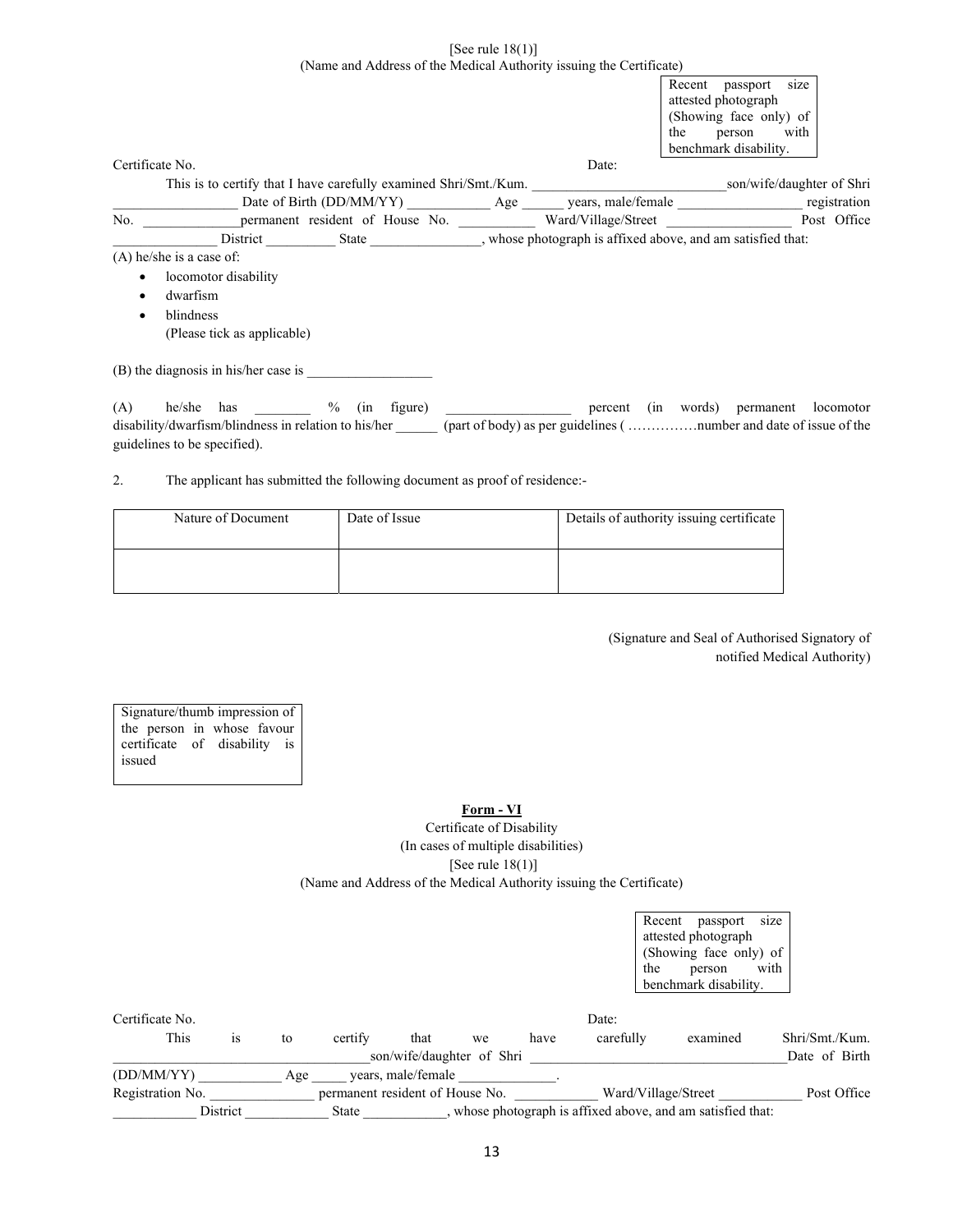(A) he/she is a case of Multiple Disability. His/her extent of permanent physical impairment/disability has been evaluated as per guidelines (……………number and date of issue of the guidelines to be specified) for the disabilities ticked below, and is shown against the relevant disability in the table below:

| S. No            | Disability                              | Affected<br>part<br>of body | Diagnosis | physical<br>Permanent<br>impairment/mental disability (in<br>$\%$ ) |
|------------------|-----------------------------------------|-----------------------------|-----------|---------------------------------------------------------------------|
| 1.               | Locomotor disability                    | $\mathcal{a}$               |           |                                                                     |
| 2.               | Muscular Dystrophy                      |                             |           |                                                                     |
| 3.               | Leprosy cured                           |                             |           |                                                                     |
| $\overline{4}$ . | Dwarfism                                |                             |           |                                                                     |
| 5.               | Cerebral Palsy                          |                             |           |                                                                     |
| 6.               | Acid attack Victim                      |                             |           |                                                                     |
| 7.               | Low vision                              | #                           |           |                                                                     |
| 8.               | <b>Blindness</b>                        | $\overline{\#}$             |           |                                                                     |
| 9.               | Deaf                                    | £                           |           |                                                                     |
| 10.              | Hard of Hearing                         | £                           |           |                                                                     |
| 11.              | Speech<br>and<br>Language<br>disability |                             |           |                                                                     |
| 12.              | <b>Intellectual Disability</b>          |                             |           |                                                                     |
| 13.              | Learning<br>Specific<br>Disability      |                             |           |                                                                     |
| 14.              | Autism Spectrum Disorder                |                             |           |                                                                     |
| 15.              | Mental illness                          |                             |           |                                                                     |
| 16.              | Neurological<br>Chronic<br>Conditions   |                             |           |                                                                     |
| 17.              | Multiple sclerosis                      |                             |           |                                                                     |
| 18.              | Parkinson's disease                     |                             |           |                                                                     |
| 19.              | Haemophilia                             |                             |           |                                                                     |
| 20.              | Thalassemia                             |                             |           |                                                                     |
| 21.              | Sickle Cell disease                     |                             |           |                                                                     |

(B) In the light of the above, his/her over all permanent physical impairment as per guidelines (……….number and date of issue of the guidelines to be specified), is as follows : -

In figures : - ------------------ percent

In words :- --------------------------------------------------------------------------- percent

2. This condition is progressive/non-progressive/likely to improve/not likely to improve.

3. Reassessment of disability is :

(i) not necessary,

or

(ii) is recommended/after ................. years ................ months, and therefore this certificate shall be valid till ----- ---------

(DD) (MM) (YY)

- @ e.g. Left/right/both arms/legs
- # e.g. Single eye
- £ e.g. Left/Right/both ears

4.The applicant has submitted the following document as proof of residence:-

| Nature of document                                 | Date of issue           | Details of authority issuing certificate |  |  |  |
|----------------------------------------------------|-------------------------|------------------------------------------|--|--|--|
|                                                    |                         |                                          |  |  |  |
| Signature and seal of the Medical Authority.<br>5. |                         |                                          |  |  |  |
|                                                    |                         |                                          |  |  |  |
| Name and Seal of Member                            | Name and Seal of Member | Name and Seal of the Chairperson         |  |  |  |

Signature/thumb impression of the person in whose favour certificate of disability is issued.

> **Form – VII**  Certificate of Disability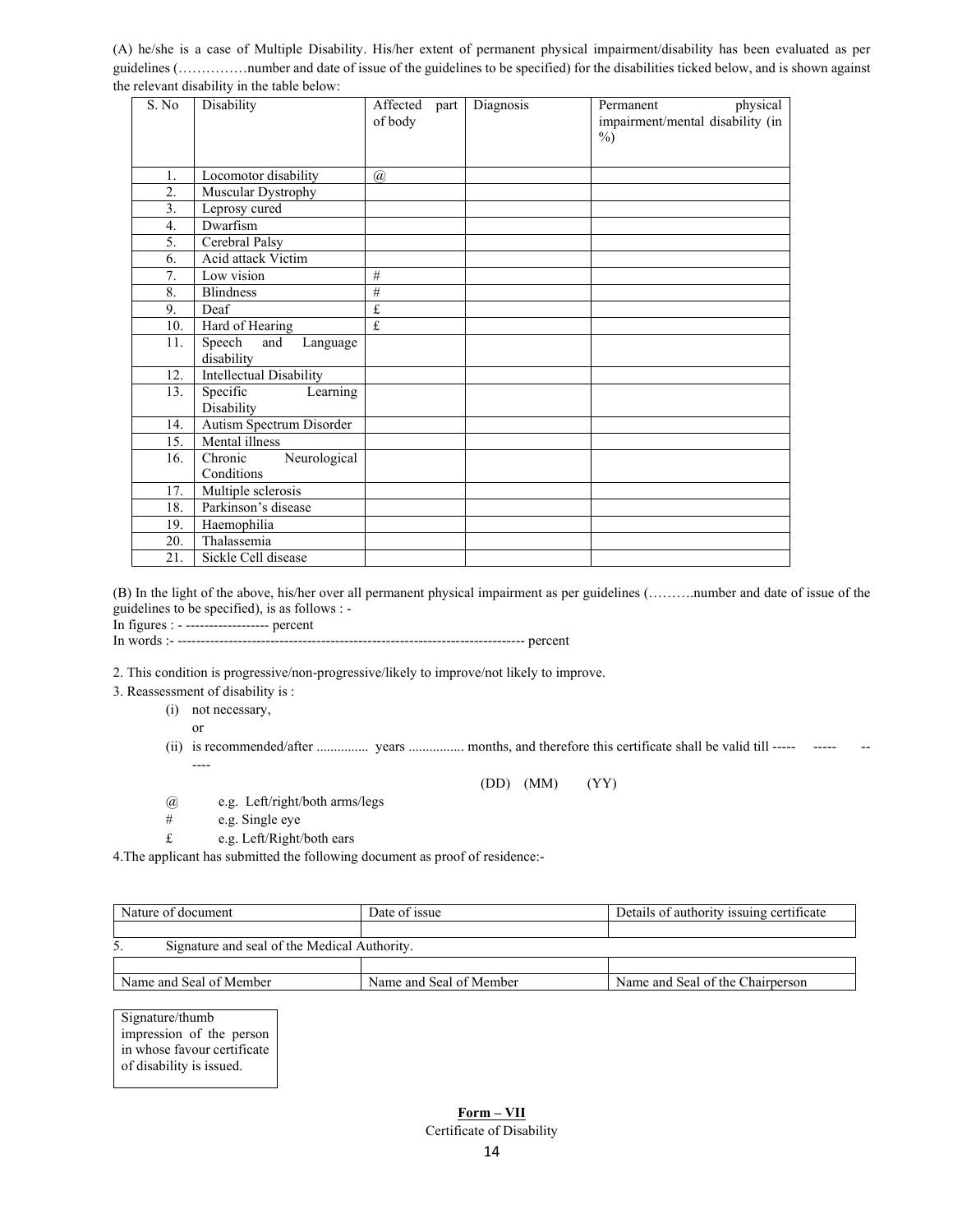# (In cases other than those mentioned in Forms V and VI) (Name and Address of the Medical Authority issuing the Certificate)

(See rule 18(1))

|                                                   |             |                          |                                 |                   | Recent       | passport                   | size       |                     |
|---------------------------------------------------|-------------|--------------------------|---------------------------------|-------------------|--------------|----------------------------|------------|---------------------|
|                                                   |             |                          |                                 |                   | attested     |                            | photograph |                     |
|                                                   |             |                          |                                 |                   |              | (Showing face only) of the |            |                     |
| Certificate No.                                   | Date:       |                          |                                 |                   |              | person with disability     |            |                     |
| This is to certify that I have carefully examined |             |                          |                                 |                   |              |                            |            |                     |
| Shri/Smt/Kum                                      |             |                          |                                 | son/wife/daughter |              |                            |            | Shri                |
|                                                   |             | Date of Birth (DD/MM/YY) |                                 |                   |              | Age                        |            | years, male/female  |
| Registration No.                                  |             |                          | permanent resident of House No. |                   |              |                            |            | Ward/Village/Street |
|                                                   | Post Office | District                 |                                 |                   | <b>State</b> |                            |            | whose               |

photograph is affixed above, and am satisfied that he/she is a case of  $\qquad \qquad$  disability. His/her extent of percentage physical impairment/disability has been evaluated as per guidelines (……..number and date of issue of the guidelines to be specified) and is shown against the relevant disability in the table below:-

| S. No | Disability                     | Affected             | part | Diagnosis | physical<br>Permanent            |
|-------|--------------------------------|----------------------|------|-----------|----------------------------------|
|       |                                | of body              |      |           | impairment/mental disability (in |
|       |                                |                      |      |           | $\%$ )                           |
| 1.    | Locomotor disability           | $^{\textregistered}$ |      |           |                                  |
| 2.    | Muscular Dystrophy             |                      |      |           |                                  |
| 3.    | Leprosy cured                  |                      |      |           |                                  |
| 4.    | Cerebral Palsy                 |                      |      |           |                                  |
| 5.    | Acid attack Victim             |                      |      |           |                                  |
| 6.    | Low vision                     | #                    |      |           |                                  |
| 7.    | Deaf                           | €                    |      |           |                                  |
| 8.    | Hard of Hearing                | €                    |      |           |                                  |
| 9.    | Speech<br>and<br>Language      |                      |      |           |                                  |
|       | disability                     |                      |      |           |                                  |
| 10.   | <b>Intellectual Disability</b> |                      |      |           |                                  |
| 11.   | Specific<br>Learning           |                      |      |           |                                  |
|       | Disability                     |                      |      |           |                                  |
| 12.   | Autism Spectrum Disorder       |                      |      |           |                                  |
| 13.   | Mental illness                 |                      |      |           |                                  |
| 14.   | Chronic<br>Neurological        |                      |      |           |                                  |
|       | Conditions                     |                      |      |           |                                  |
| 15.   | Multiple sclerosis             |                      |      |           |                                  |
| 16.   | Parkinson's disease            |                      |      |           |                                  |
| 17.   | Haemophilia                    |                      |      |           |                                  |
| 18.   | Thalassemia                    |                      |      |           |                                  |
| 19.   | Sickle Cell disease            |                      |      |           |                                  |

(Please strike out the disabilities which are not applicable)

2. The above condition is progressive/non-progressive/likely to improve/not likely to improve.

3. Reassessment of disability is:

(i) not necessary, or

(ii) is recommended/after years was months, and therefore this certificate shall be valid till (DD/MM/YY)

@ - eg. Left/Right/both arms/legs

# - eg. Single eye/both eyes

 $\in$  - eg. Left/Right/both ears

4. The applicant has submitted the following document as proof of residence:-

| $\sim$<br>ദ്വറ<br>`<br>umen | $\overline{\phantom{a}}$<br>issue<br>. . | - cer<br>aor<br>TH<br>$\cdot$<br>чсаг<br>752 L |
|-----------------------------|------------------------------------------|------------------------------------------------|
|                             |                                          |                                                |

(Authorised Signatory of notified Medical Authority) (Name and Seal)

> Countersigned {Countersignature and seal of the Chief Medical Officer/Medical Superintendent/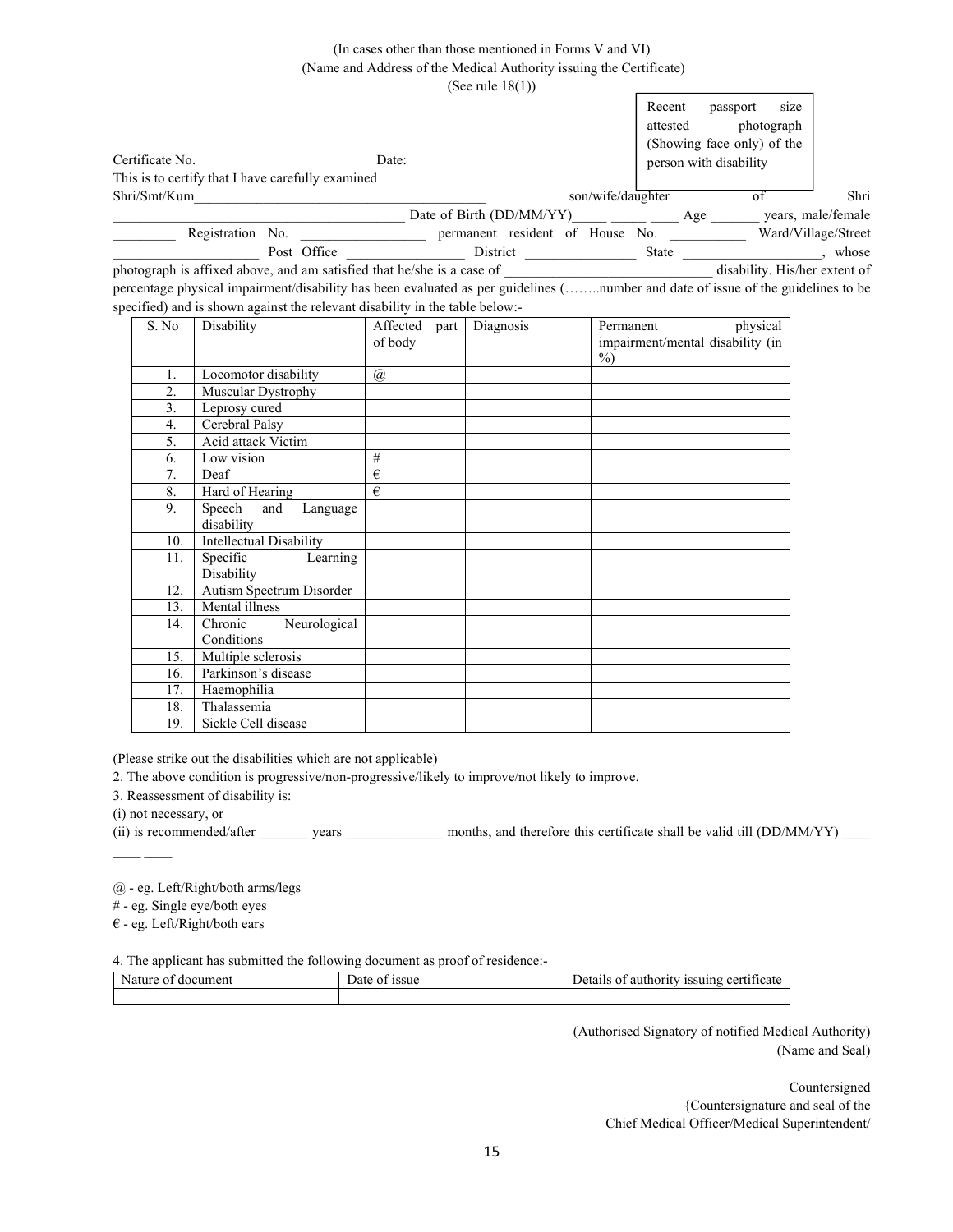Signature/thumb impression of the person in whose favour certificate of disability is issued

It is issued by a medical authority who is not a Government servant, it shall be valid only if countersigned by the District

Note : The principal rules were published in the Gazette of India vide notification number S.O. 908(E), dated 31<sup>st</sup> December, 1996.

**13. WITHDRAWAL OF APPLICATIONS:** THE COMMISSION HAS INTRODUCED THE FACILITY OF WITHDRAWAL OF APPLICATION FOR THOSE CANDIDATES WHO DO NOT WANT TO APPEAR FOR THE EXAMINATION. INSTRUCTIONS ARE GIVEN IN APPENDIX‐IIB.

## **(OM PRAKASH) UNDER SECRETARY UNION PUBLIC SERVICE COMMISSION**

## **APPENDIX I Section-I Plan of Examination**

1. The examination shall be conducted according to the following plan :—

(i) Stage-I: Engineering Services (Preliminary/Stage-I) Examination (Objective Type Papers) for the selection of candidates for the Stage-II: Engineering Services (Main/Stage-II) Examination;

(ii) Stage-II: Engineering Services (Main/Stage-II) Examination (Conventional Type Papers) and

(iii) Stage-III : Personality Test

2. The Engineering Services (Preliminary/Stage-I) Examination will consist of two objective type (multiple choices) questions papers and carrying a maximum of 500 marks (Paper 1 – 200 Marks & Paper II – 300 Marks). Only those candidates who are declared by the Commission to have qualified in the Preliminary/Stage-I Examination in the year will be eligible for admission to the Main/Stage-II Examination of that year provided they are otherwise eligible for admission to the Main/Stage-II Examination. The Marks obtained in Preliminary/Stage-I Examination by the candidates who are declared qualified for admission to the Main/Stage-II Examination will be counted for determining their final order of merit. The number of candidates to be admitted to the Main/Stage-II Examination will be about six to seven time the total approximate number of vacancies to be filled in the year through this examination.

**Note I** : The Commission will draw a list of candidates to be qualified for Engineering Services (Main/Stage-II) Examination based on the criterion of minimum qualifying marks in General Studies and Engineering Aptitude Paper (Paper-I) and Engineering Discipline specific paper (Paper-II) of Preliminary/Stage-I Examination.

**Note II**: There will be penalty (Negative Marking) for wrong answers marked by a candidate in the objective type question papers.

(i) There are four alternative for the answers to every question. For each question for which a wrong answer has been given by the candidate, one-third  $(1/3<sup>rd</sup>)$  of the marks assigned to that question will be deducted as penalty.

(ii) If a candidate gives more than one answer, it will be treated as a wrong answer even if one of the given answers happen to be correct and there will be same penalty as above for that question.

(iii) If a question is left blank i.e. no answer is given by the candidate, there will be no penalty for that question.

3.1 The Engineering Services (Main/stage-II) Examination will consist two conventional type papers in Engineering Discipline specific with duration of three hours and maximum marks of 600 (300 Marks in each paper).

3.2 The Stage-III will consist of Personality Test carrying 200 Marks.

4.1 Candidates who obtain such minimum qualifying marks in the Stage-I: Engineering Services (Preliminary/Stage-I) and Stage-II: Engineering Services (Main/Stage-II) Examination as may be fixed by the Commission as per its discretion, shall be summoned by them for Stage-III (Personality Test). The number of candidates to be summoned for Personality Test will be about twice the number of vacancies to be filled. The Personality Test will carry 200 marks (with no minimum qualifying marks).

 4.2 Marks obtained by the candidates in the Stage-I:(Preliminary/Stage-I) Examination, Stage-II:(Main/Stage-II) Examination and Stage-III (Personality Test) would determine their final ranking. Candidates will be allotted to the various services keeping in view their ranks in the examination and the preference expressed by them for the various services/posts.

5. Candidates are advised to read carefully special instructions to candidates for conventional type tests and objective type tests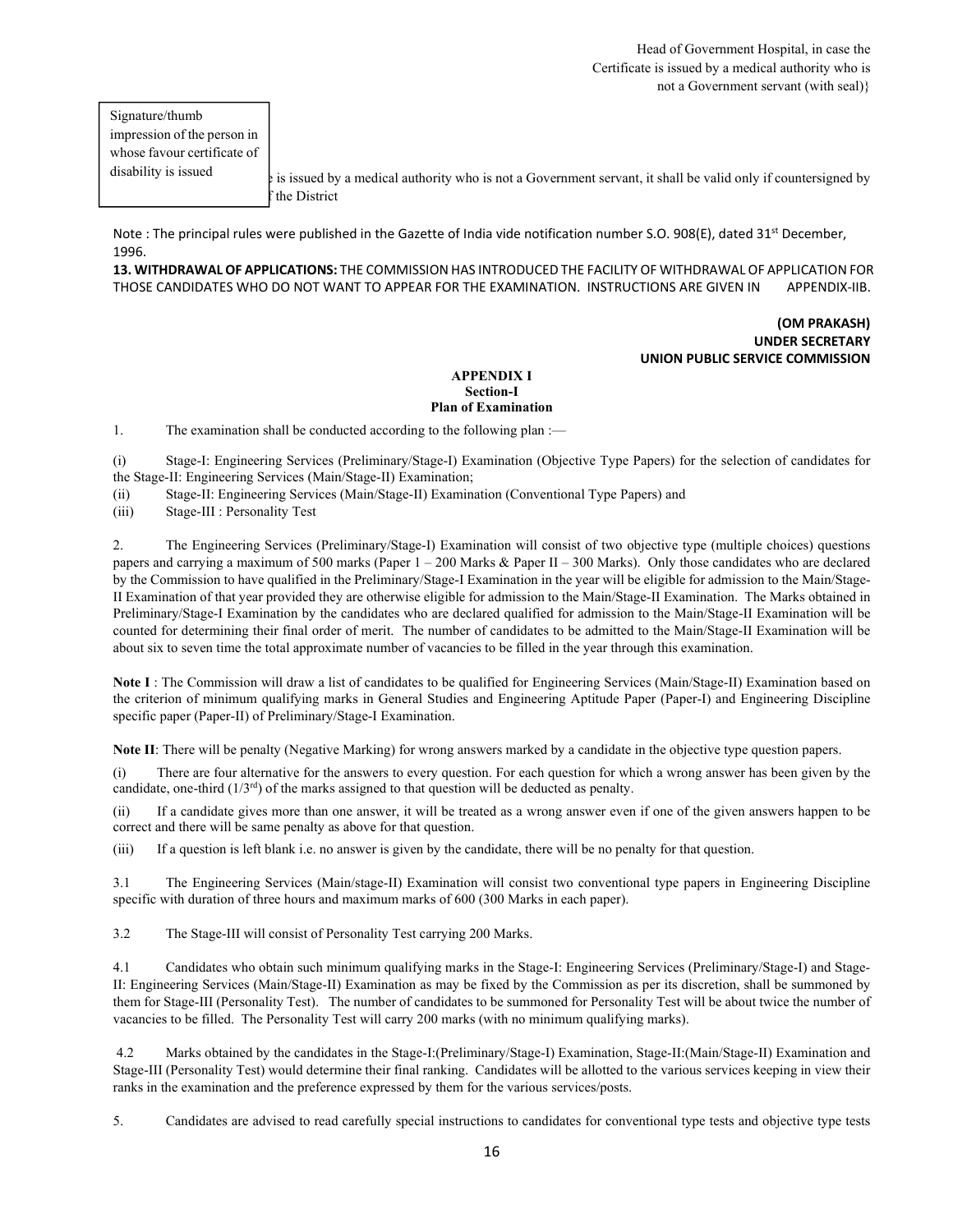given in Appendix-III (Part A and Part B) including the procedure regarding filing in the Answer Sheet of objective type tests in the Examination Hall uploaded on the Commission's website (www.upsc.gov.in) on **26.09.2018**.

6. In the Personality Test special attention will be paid to assessing the candidate's capacity for leadership, initiative and intellectual curiosity, tact and other social qualities, mental and physical energy, powers of practical application and integrity of character.

- 7. Conventional papers must be answered in English. Question paper will be set in English only.
- 8. Details of the syllabi for Stage-I: (Preliminary/stage-I) and Stage-II :(Main/Stage-II) are at Section III.

## **Section-II**

# **A. Stage-I(Preliminary/Stage-I) Examination :-**

The Examination shall comprise of two papers.

| Subject                                                   | <b>Duration</b> | <b>Maximum Marks</b> |
|-----------------------------------------------------------|-----------------|----------------------|
| <b>Category-I Civil Engineering</b>                       |                 |                      |
| <b>Paper-I</b> (General Studies and Engineering Aptitude) | $2$ hrs.        | 200                  |
| Paper-II (Civil Engineering)                              | $3$ hrs.        | 300                  |
| Total                                                     |                 | 500                  |

| Subject                                                   | <b>Duration</b> | <b>Maximum Marks</b> |
|-----------------------------------------------------------|-----------------|----------------------|
| <b>Category-II Mechanical Engineering</b>                 |                 |                      |
| <b>Paper-I</b> (General Studies and Engineering Aptitude) | $2$ hrs.        | 200                  |
| Paper-II (Mechanical Engineering)                         | $3$ hrs.        | 300                  |
| Total                                                     |                 | 500                  |

| Subject                                                          | <b>Duration</b> | <b>Maximum Marks</b>        |
|------------------------------------------------------------------|-----------------|-----------------------------|
| <b>Category-III Electrical Engineering</b>                       |                 |                             |
| Paper-I (General Studies and Engineering Aptitude)               | $2$ hrs.        | 200                         |
| <b>Paper-II</b> (Electrical Engineering)                         | $3$ hrs.        | 300                         |
| Total<br>Subject                                                 | <b>Duration</b> | 500<br><b>Maximum Marks</b> |
| <b>Category-IV Electronics and Telecommunication Engineering</b> |                 |                             |
| <b>Paper-I</b> (General Studies and Engineering Aptitude)        | 2 hrs.          | 200                         |
| <b>Paper-II</b> (Electronics and Telecommunication Engineering)  | 3 hrs.          | 300                         |
| Total                                                            | 500             |                             |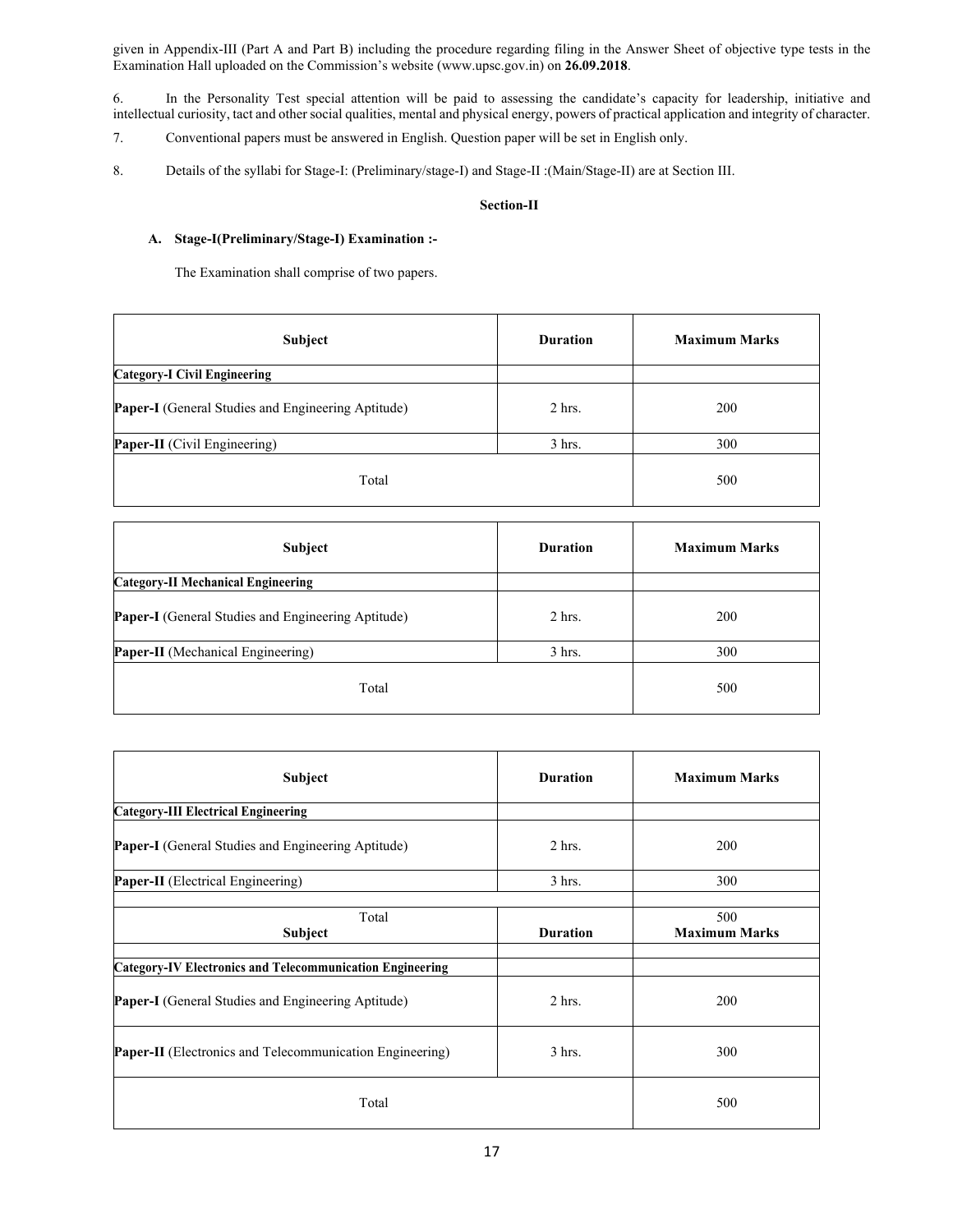(iii) Details of the syllabi are indicated in Section III.

# **B. Stage-II(Main/Stage-II) Examination:-**

The Examination shall comprise of two papers.

| Subject                             | <b>Duration</b> | <b>Maximum Marks</b> |
|-------------------------------------|-----------------|----------------------|
| <b>Category-I Civil Engineering</b> |                 |                      |
| Paper-I (Civil Engineering)         | 3 hrs.          | 300                  |
| <b>Paper-II</b> (Civil Engineering) | $3$ hrs.        | 300                  |
| Total                               |                 | 600                  |

| Subject                                   | <b>Duration</b> | <b>Maximum Marks</b> |
|-------------------------------------------|-----------------|----------------------|
| <b>Category-II Mechanical Engineering</b> |                 |                      |
| Paper-I (Mechanical Engineering)          | $3$ hrs.        | 300                  |
| Paper-II (Mechanical Engineering)         | $3$ hrs.        | 300                  |
| Total                                     |                 | 600                  |

| Subject                                    | <b>Duration</b> | <b>Maximum Marks</b> |
|--------------------------------------------|-----------------|----------------------|
| <b>Category-III Electrical Engineering</b> |                 |                      |
| Paper-I (Electrical Engineering)           | $3$ hrs.        | 300                  |
| Paper-II (Electrical Engineering)          | $3$ hrs.        | 300                  |
| Total                                      |                 | 600                  |

| <b>Subject</b>                                                   | <b>Duration</b> | <b>Maximum Marks</b> |
|------------------------------------------------------------------|-----------------|----------------------|
| <b>Category-IV Electronics and Telecommunication Engineering</b> |                 |                      |
| <b>Paper-I</b> (Electronics and Telecommunication Engineering ') | $3$ hrs.        | 300                  |
| <b>Paper-II</b> (Electronics and Telecommunication Engineering)  | $3$ hrs.        | 300                  |
| Total                                                            |                 | 600                  |

(C) **Stage-III(Personality Test) - 200 Marks.**

**Note:** Candidates must write the papers in their own hand. In no circumstances will they be allowed the help of a scribe to write the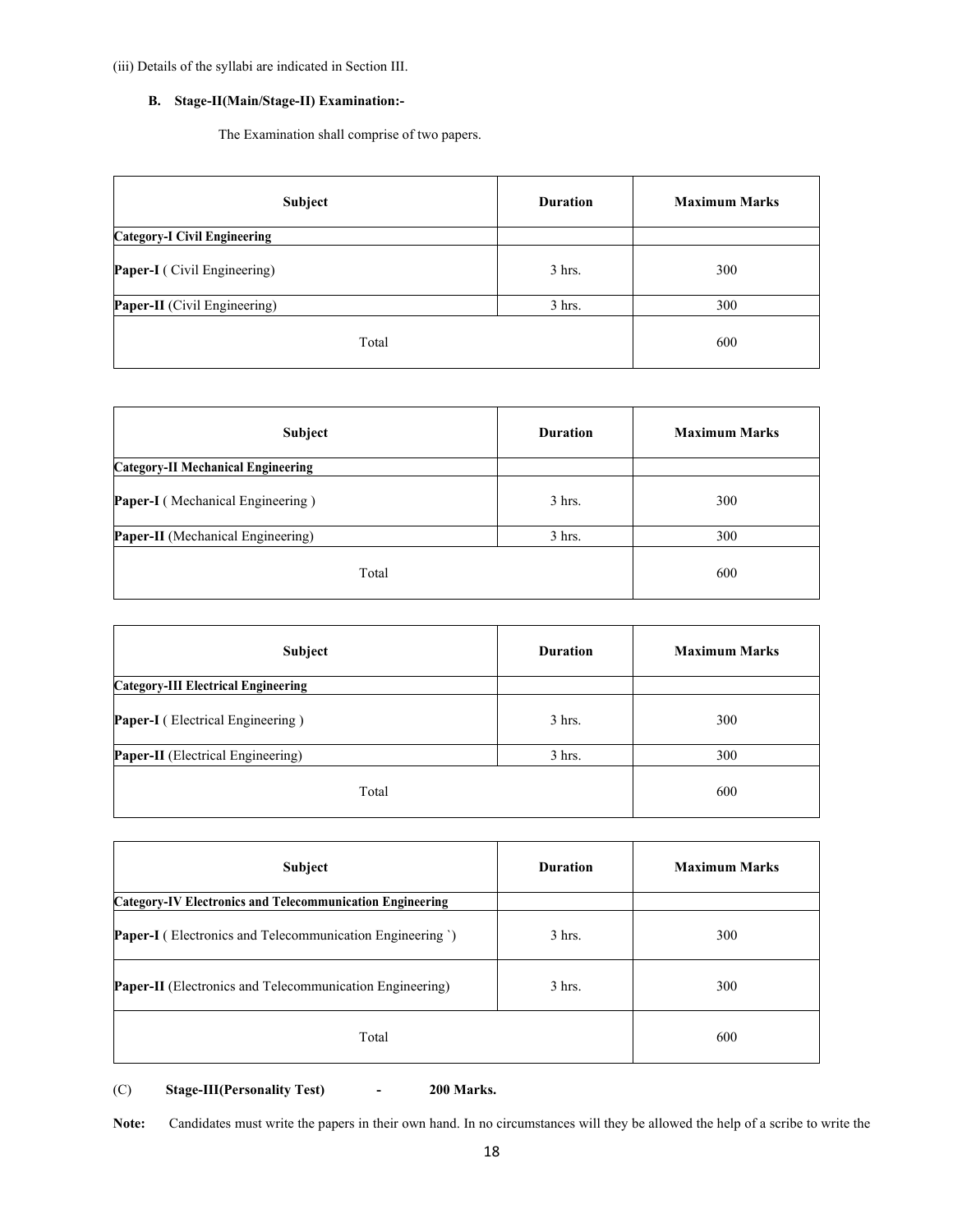answers for them. However, blind candidates and candidates with Locomotor Disability and Cerebral Palsy where dominant (writing) extremity is affected to the extent of slowing the performance of function (minimum of 40% impairment) will be allowed to write Engineering Services Examination with the help of a scribe.

Compensatory time of twenty minutes per hour shall be permitted for the blind candidates and candidates with Locomotor Disability and Cerebral Palsy where dominant (writing) extremity is affected to the extent of slowing the performance of function (minimum of 40% impairment) will also be allowed in the Engineering Services Examination.

2. The Commission have discretion to fix minimum qualifying marks in any or all the papers of the examination.

3. Marks will not be allotted for mere superficial knowledge.

4. Deduction upto five per cent of the maximum marks for the written papers will be made for illegible handwriting.

5. Credit will be given for orderly, effective and exact expression combined with due economy of words in the conventional papers of the examination.

6. In the question papers, wherever required, SI units will be used.

**Note.—**Candidates will be supplied with standard tables/charts in SI units in the Examination hall for reference purpose, wherever considered necessary.

7. Candidates are permitted to bring and use battery operated pocket calculators for conventional (essay) type papers only. Loaning or inter-changing of calculators in the Examination Hall is not permitted.

It is also important to note that candidates are not permitted to use calculators for answering objective type papers (Test booklets). They should not therefore, bring the same inside the Examination Hall.

8. Candidates should use only International form of Indian numerals (e.g., 1, 2, 3, 4, 5 etc.) while answering question papers.

# **Section-III Standard and Syllabi**

The standard of paper in General Studies and Engineering Aptitude (Preliminary Stage-I Examination) will be such as may be expected of an Engineering/Science Graduate. The standard of papers in other subjects will approximately be that of an Engineering Degree Examination of an Indian University. There will be no practical examination in any of the subjects.

#### **General Studies and Engineering Aptitude (Preliminary Examination/Stage-I, Paper I, Objective type, Common to all Candidates)**

1. Current issues of national and international importance relating to social, economic and industrial development 2. Engineering Aptitude covering Logical reasoning and Analytical ability 3. Engineering Mathematics and Numerical Analysis 4. General Principles of Design, Drawing, Importance of Safety 5. Standards and Quality practices in production, construction, maintenance and services 6. Basics of Energy and Environment: Conservation, environmental pollution and degradation, Climate Change, Environmental impact assessment 7. Basics of Project Management 8. Basics of Material Science and Engineering 9. Information and Communication Technologies (ICT) based tools and their applications in Engineering such as networking, e-governance and technology based education. 10. Ethics and values in Engineering profession.

**Note: The paper in General Studies and Engineering Aptitude will include Knowledge of relevant topics as may be expected from an engineering graduate, without special study. Questions from all the 10 topics mentioned above shall be set. Marks for each Topic may range from 5% to 15% of the total marks in the paper.**

# **Civil Engineering**

**Contents for syllabi of both the Papers together for Preliminary Examination/Stage-I (objective type Paper–II) and separately for Main/Stage-II Examination (Conventional type Paper-I and Paper – II).** 

#### **PAPER – I**

## **1. Building Materials:**

Stone, Lime, Glass, Plastics, Steel, FRP, Ceramics, Aluminum, Fly Ash, Basic Admixtures, Timber, Bricks and Aggregates: Classification, properties and selection criteria;

Cement: Types, Composition, Properties, Uses, Specifications and various Tests; Lime & Cement Mortars and Concrete: Properties and various Tests; Design of Concrete Mixes: Proportioning of aggregates and methods of mix design.

## **2. Solid Mechanics:**

Elastic constants, Stress, plane stress, Strains, plane strain, Mohr's circle of stress and strain, Elastic theories of failure, Principal Stresses, Bending, Shear and Torsion.

#### **3. Structural Analysis:**

Basics of strength of materials, Types of stresses and strains, Bending moments and shear force, concept of bending and shear stresses; Analysis of determinate and indeterminate structures; Trusses, beams, plane frames; Rolling loads, Influence Lines, Unit load method & other methods; Free and Forced vibrations of single degree and multi degree freedom system; Suspended Cables; Concepts and use of Computer Aided Design.

## **4. Design of Steel Structures:**

Principles of Working Stress methods, Design of tension and compression members, Design of beams and beam column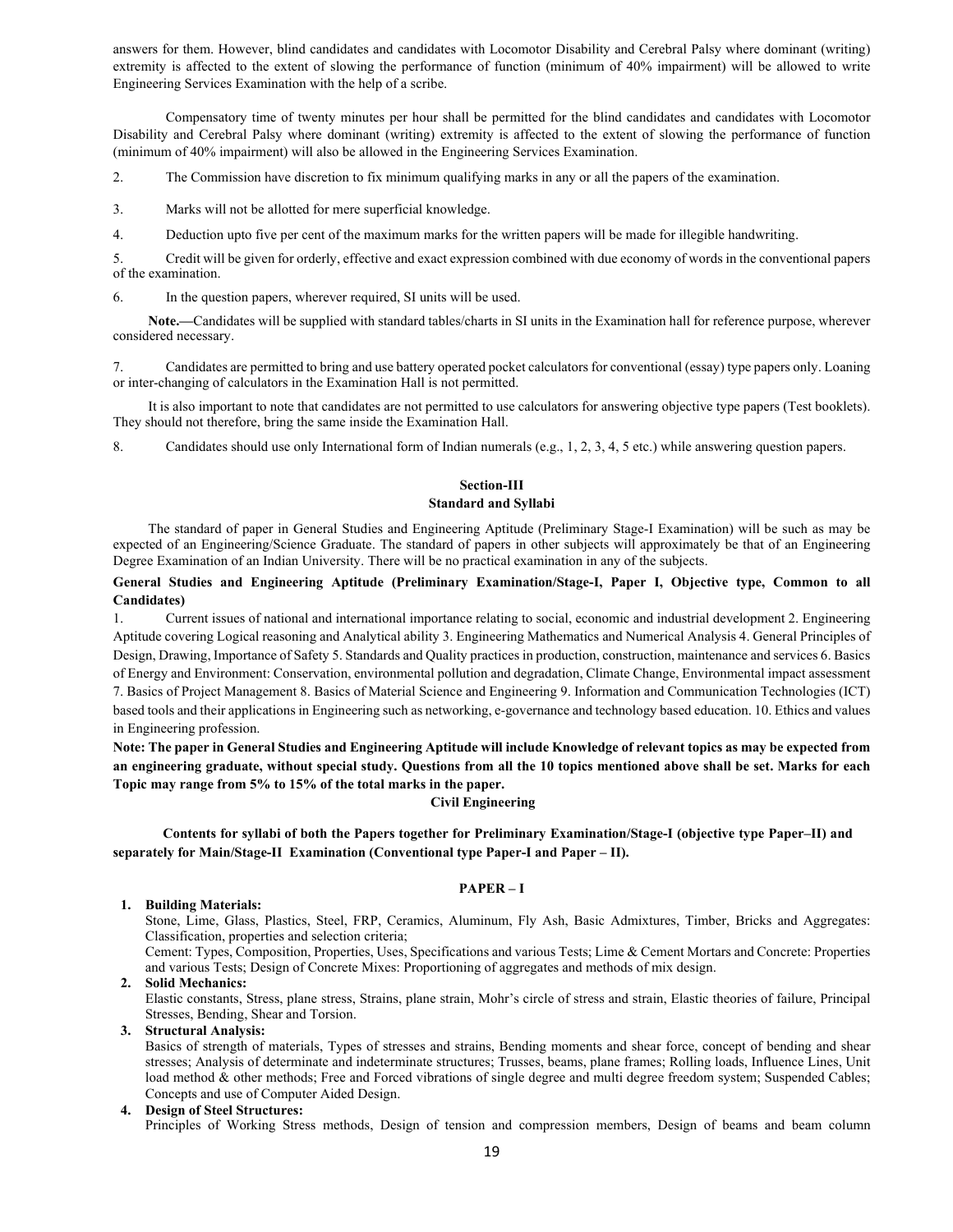connections, built-up sections, Girders, Industrial roofs, Principles of Ultimate load design.

#### **5. Design of Concrete and Masonry structures:**

Limit state design for bending, shear, axial compression and combined forces; Design of beams, Slabs, Lintels, Foundations, Retaining walls, Tanks, Staircases; Principles of pre-stressed concrete design including materials and methods; Earthquake resistant design of structures; Design of Masonry Structure.

## **6. Construction Practice, Planning and Management:**

Construction - Planning, Equipment, Site investigation and Management including Estimation with latest project management tools and network analysis for different Types of works; Analysis of Rates of various types of works; Tendering Process and Contract Management, Quality Control, Productivity, Operation Cost; Land acquisition; Labour safety and welfare.

## **PAPER – II**

## **1. Flow of Fluids, Hydraulic Machines and Hydro Power:**

#### **(a) Fluid Mechanics, Open Channel Flow, Pipe Flow:**

Fluid properties; Dimensional Analysis and Modeling; Fluid dynamics including flow kinematics and measurements; Flow net; Viscosity, Boundary layer and control, Drag, Lift, Principles in open channel flow, Flow controls. Hydraulic jump; Surges; Pipe networks.

#### **(b) Hydraulic Machines and Hydro power -**

Various pumps, Air vessels, Hydraulic turbines – types, classifications & performance parameters; Power house – classification and layout, storage, pondage, control of supply.

#### **2. Hydrology and Water Resources Engineering:**

Hydrological cycle, Ground water hydrology, Well hydrology and related data analysis; Streams and their gauging; River morphology; Flood, drought and their management; Capacity of Reservoirs.

Water Resources Engineering : Multipurpose uses of Water, River basins and their potential; Irrigation systems, water demand assessment; Resources - storages and their yields; Water logging, canal and drainage design, Gravity dams, falls, weirs, Energy dissipaters, barrage Distribution works, Cross drainage works and head-works and their design; Concepts in canal design, construction & maintenance; River training, measurement and analysis of rainfall.

## **3. Environmental Engineering:**

#### **(a) Water Supply Engineering:**

Sources, Estimation, quality standards and testing of water and their treatment; Rural, Institutional and industrial water supply; Physical, chemical

and biological characteristics and sources of water, Pollutants in water and its

effects, Estimation of water demand; Drinking water Standards, Water Treatment Plants, Water distribution networks.

#### **(b) Waste Water Engineering:**

Planning & design of domestic waste water, sewage collection and disposal; Plumbing Systems. Components and layout of sewerage system; Planning & design of Domestic Waste-water disposal system; Sludge management including treatment, disposal and re-use of treated effluents; Industrial waste waters and Effluent Treatment Plants including institutional and industrial sewage management.

#### **(c) Solid Waste Management:**

Sources & classification of solid wastes along with planning & design of its management system; Disposal system, Beneficial aspects of wastes and Utilization by Civil Engineers.

**(d) Air, Noise pollution and Ecology:**  Concepts & general methodology.

#### **4. Geo-technical Engineering and Foundation Engineering :**

- **(a)Geo-technical Engineering:** Soil exploration planning & methods, Properties of soil, classification, various tests and interrelationships; Permeability & Seepage, Compressibility, consolidation and Shearing resistance, Earth pressure theories and stress distribution in soil; Properties and uses of geo-synthetics.
- **(b) Foundation Engineering:** Types of foundations & selection criteria, bearing capacity, settlement analysis, design and testing of shallow & deep foundations; Slope stability analysis, Earthen embankments, Dams and Earth retaining structures: types, analysis and design, Principles of ground modifications.
- **5. Surveying and Geology:** 
	- (a) **Surveying:** Classification of surveys, various methodologies, instruments & analysis of measurement of distances, elevation and directions; Field astronomy, Global Positioning System; Map preparation; Photogrammetry; Remote sensing concepts; Survey Layout for culverts, canals, bridges, road/railway alignment and buildings, Setting out of Curves.
	- (b) **Geology:** Basic knowledge of Engineering geology & its application in projects.

#### **6. Transportation Engineering:**

**Highways -** Planning & construction methodology, Alignment and geometric design; Traffic Surveys and Controls; Principles of Flexible and Rigid pavements design.

**Tunneling** - Alignment, methods of construction, disposal of muck, drainage, lighting and ventilation.

**Railways Systems –** Terminology, Planning, designs and maintenance practices; track modernization.

**Harbours –** Terminology, layouts and planning.

 **Airports –** Layout, planning & design.

#### **Mechanical Engineering**

# **Contents for syllabi of both the Papers together for Preliminary Examination/ Stage-I (objective type Paper–II) and separately for Main/ Stage-II Examination (Conventional type Paper-I and Paper – II).**

## **PAPER – I**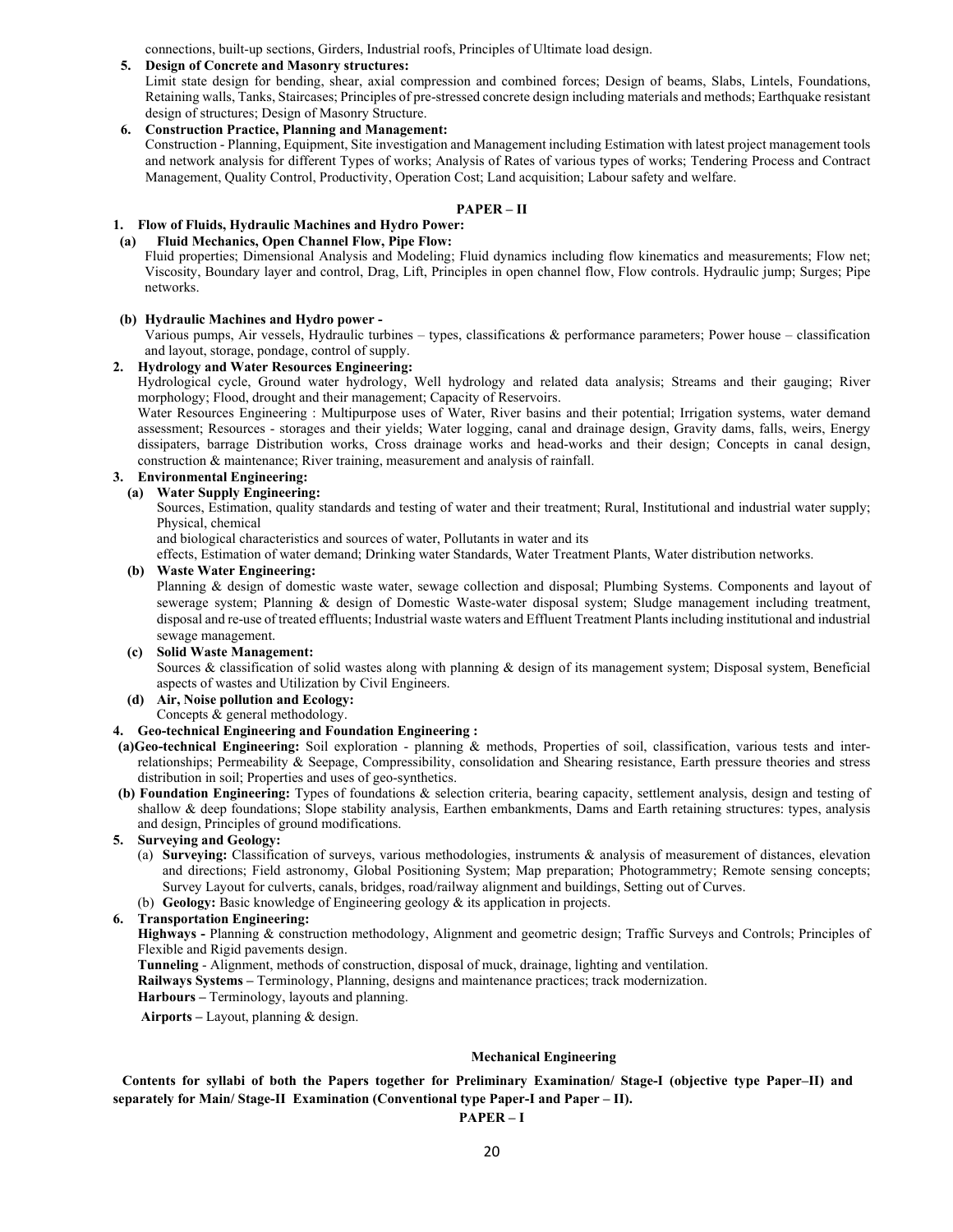#### **1. Fluid Mechanics:**

Basic Concepts and Properties of Fluids, Manometry, Fluid Statics, Buoyancy, Equations of Motion, Bernoulli's equation and applications, Viscous flow of incompressible fluids, Laminar and Turbulent flows, Flow through pipes and head losses in pipes.

#### **2. Thermodynamics and Heat transfer:**

Thermodynamic systems and processes; properties of pure substance; Zeroth, First and Second Laws of Thermodynamics; Entropy, Irreversibility and availability; analysis of thermodynamic cycles related to energy conversion: Rankine, Otto, Diesel and Dual Cycles; ideal and real gases; compressibility factor; Gas mixtures.

Modes of heat transfer, Steady and unsteady heat conduction, Thermal resistance, Fins, Free and forced convection, Correlations for convective heat transfer, Radiative heat transfer – Radiation heat transfer co-efficient; boiling and condensation, Heat exchanger performance analysis.

#### **3. IC Engines, Refrigeration and Air conditioning:**

SI and CI Engines, Engine Systems and Components, Performance characteristics and testing of IC Engines; Fuels; Emissions and Emission Control. Vapour compression refrigeration, Refrigerants and Working cycles, Compressors, Condensers, Evaporators and Expansion devices, Other types of refrigeration systems like Vapour Absorption, Vapour jet, thermo electric and Vortex tube refrigeration. Psychometric properties and processes, Comfort chart, Comfort and industrial air conditioning, Load calculations and Heat pumps.

#### **4. Turbo Machinery:**

Reciprocating and Rotary pumps, Pelton wheel, Kaplan and Francis Turbines, velocity diagrams, Impulse and Reaction principles, Steam and Gas Turbines, Theory of Jet Propulsion – Pulse jet and Ram Jet Engines, Reciprocating and Rotary Compressors – Theory and Applications

#### **5. Power Plant Engineering:**

Rankine and Brayton cycles with regeneration and reheat, Fuels and their properties, Flue gas analysis, Boilers, steam turbines and other power plant components like condensers, air ejectors, electrostatic precipitators and cooling towers – their theory and design, types and applications;

#### **6. Renewable Sources of Energy:**

Solar Radiation, Solar Thermal Energy collection - Flat Plate and focusing collectors their materials and performance. Solar Thermal Energy Storage, Applications – heating, cooling and Power Generation; Solar Photovoltaic Conversion; Harnessing of Wind Energy, Bio-mass and Tidal Energy – Methods and Applications, Working principles of Fuel Cells.

#### **PAPER – II**

#### **7. Engineering Mechanics:**

Analysis of System of Forces, Friction, Centroid and Centre of Gravity, Dynamics; Stresses and Strains-Compound Stresses and Strains, Bending Moment and Shear Force Diagrams, Theory of Bending Stresses- Slope and deflection-Torsion, Thin and thick Cylinders, Spheres.

#### **8. Engineering Materials:**

Basic Crystallography, Alloys and Phase diagrams, Heat Treatment, Ferrous and Non Ferrous Metals, Non metallic materials, Basics of Nano-materials, Mechanical Properties and Testing, Corrosion prevention and control

#### **9. Mechanisms and Machines:**

Types of Kinematics Pair, Mobility, Inversions, Kinematic Analysis, Velocity and Acceleration Analysis of Planar Mechanisms, CAMs with uniform acceleration and retardation, cycloidal motion, oscillating followers; Vibrations –Free and forced vibration of undamped and damped SDOF systems, Transmissibility Ratio, Vibration Isolation, Critical Speed of Shafts. Gears – Geometry of tooth profiles, Law of gearing, Involute profile, Interference, Helical, Spiral and Worm Gears, Gear Trains- Simple, compound and Epicyclic; Dynamic Analysis – Slider – crank mechanisms, turning moment computations, balancing of Revolving & Reciprocating masses, Gyroscopes – Effect of Gyroscopic couple on automobiles, ships and aircrafts, Governors.

#### **10. Design of Machine Elements:**

Design for static and dynamic loading; failure theories; fatigue strength and the S-N diagram; principles of the design of machine elements such as riveted, welded and bolted joints. Shafts, Spur gears, rolling and sliding contact bearings, Brakes and clutches, flywheels.

#### 11. **Manufacturing ,Industrial and Maintenance Engineering:**

Metal casting-Metal forming, Metal Joining, Machining and machine tool operations, Limits, fits and tolerances, Metrology and inspection, computer Integrated manufacturing, FMS, Production planning and Control, Inventory control and operations research - CPM-PERT. Failure concepts and characteristics-Reliability, Failure analysis, Machine Vibration, Data acquisition, Fault Detection, Vibration Monitoring, Field Balancing of Rotors, Noise Monitoring, Wear and Debris Analysis, Signature Analysis, NDT Techniques in Condition Monitoring.

#### 12. **Mechatronics and Robotics:**

Microprocessors and Microcontrollers: Architecture, programming, I/O, Computer interfacing, Programmable logic controller. Sensors and actuators, Piezoelectric accelerometer, Hall effect sensor, Optical Encoder, Resolver, Inductosyn, Pneumatic and Hydraulic actuators, stepper motor, Control Systems- Mathematical modeling of Physical systems, control signals, controllability and observability. Robotics, Robot Classification, Robot Specification, notation; Direct and Inverse Kinematics; Homogeneous Coordinates and Arm Equation of four Axis SCARA Robot.

#### **Electrical Engineering**

#### **Contents for syllabi of both the Papers together for Preliminary/Stage-I Examination (objective type Paper–II) and**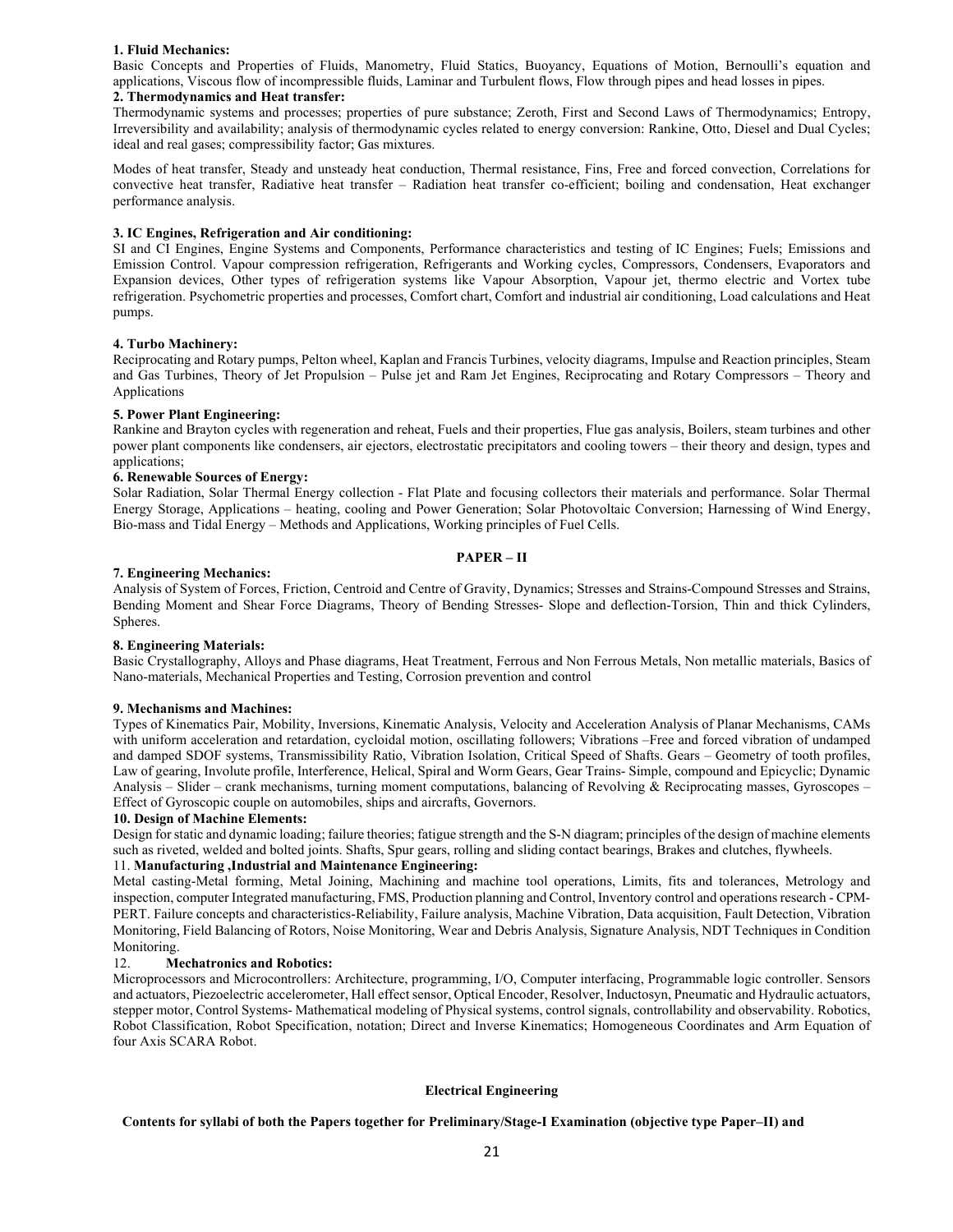#### **PAPER – I**

### 1. **Engineering Mathematics**

Matrix theory, Eigen values & Eigen vectors, system of linear equations, Numerical methods for solution of non-linear algebraic equations and differential equations, integral calculus, partial derivatives, maxima and minima, Line, Surface and Volume Integrals. Fourier series, linear, non-linear and partial differential equations, initial and boundary value problems, complex variables, Taylor's and Laurent's series, residue theorem, probability and statistics fundamentals, Sampling theorem, random variables, Normal and Poisson distributions, correlation and regression analysis.

#### **2. Electrical Materials**

Electrical Engineering Materials, crystal structures and defects, ceramic materials, insulating materials, magnetic materials – basics, properties and applications; ferrities, ferro-magnetic materials and components; basics of solid state physics, conductors; Photoconductivity; Basics of Nano materials and Superconductors.

#### **3. Electric Circuits and Fields**

Circuit elements, network graph, KCL, KVL, Node and Mesh analysis, ideal current and voltage sources, Thevenin's, Norton's, Superposition and Maximum Power Transfer theorems, transient response of DC and AC networks, Sinusoidal steady state analysis, basic filter concepts, two-port networks, three phase circuits, Magnetically coupled circuits, Gauss Theorem, electric field and potential due to point, line, plane and spherical charge distributions, Ampere's and Biot-Savart's laws; inductance, dielectrics, capacitance; Maxwell's equations.

#### **4. Electrical and Electronic Measurements:**

Principles of measurement, accuracy, precision and standards; Bridges and potentiometers; moving coil, moving iron, dynamometer and induction type instruments, measurement of voltage, current, power, energy and power factor, instrument transformers, digital voltmeters and multi-meters, phase, time and frequency measurement, Q-meters, oscilloscopes, potentiometric recorders, error analysis, Basics of sensors, Transducers, basics of data acquisition systems

#### **5. Computer Fundamentals:**

Number systems, Boolean algebra, arithmetic functions, Basic Architecture, Central Processing Unit, I/O and Memory Organisation; peripheral devices, data represenation and programming, basics of Operating system and networking, virtual memory, file systems; Elements of programming languages, typical examples.

#### **6. Basic Electronics Engineering:**

Basics of Semiconductor diodes and transistors and characteristics, Junction and field effect transistors (BJT, FET and MOSFETS), different types of transistor amplifiers, equivalent circuits and frequency response; oscillators and other circuits, feedback amplifiers.

**PAPER – II**

## **1. Analog and Digital Electronics:**

Operational amplifiers – characteristics and applications, combinational and sequential logic circuits, multiplexers, multi-vibrators, sample and hold circuits, A/D and D/A converters, basics of filter circuits and applications, simple active filters; Microprocessor basics- interfaces and applications, basics of linear integrated circuits; Analog communication basics, Modulation and de-modulation, noise and bandwidth, transmitters and receivers, signal to noise ratio, digital communication basics, sampling, quantizing, coding, frequency and time domain multiplexing, power line carrier communication systems.

#### **2. Systems and Signal Processing :**

Representation of continuous and discrete-time signals, shifting and scaling operations, linear, time-invariant and causal systems, Fourier series representation of continuous periodic signals, sampling theorem, Fourier and Laplace transforms, Z transforms, Discrete Fourier transform, FFT, linear convolution, discrete cosine transform, FIR filter, IIR filter, bilinear transformation.

#### **3. Control Systems:**

Principles of feedback, transfer function, block diagrams and signal flow graphs, steady-state errors, transforms and their applications; Routh-hurwitz criterion, Nyquist techniques, Bode plots, root loci, lag, lead and lead-lag compensation, stability analysis, transient and frequency response analysis, state space model, state transition matrix, controllability and observability, linear state variable feedback, PID and industrial controllers.

#### **4. Electrical Machines :**

Single phase transformers, three phase transformers - connections, parallel operation, auto-transformer, energy conversion principles, DC machines - types, windings, generator characteristics, armature reaction and commutation, starting and speed control of motors, Induction motors - principles, types, performance characteristics, starting and speed control, Synchronous machines - performance, regulation, parallel operation of generators, motor starting, characteristics and applications, servo and stepper motors.

#### **5. Power Systems :**

Basic power generation concepts, steam, gas and water turbines, transmission line models and performance, cable performance, insulation, corona and radio interference, power factor correction, symmetrical components, fault analysis, principles of protection systems, basics of solid state relays and digital protection; Circuit breakers, Radial and ring-main distribution systems, Matrix representation of power systems, load flow analysis, voltage control and economic operation, System stability concepts, Swing curves and equal area criterion. HVDC transmission and FACTS concepts, Concepts of power system dynamics, distributed generation, solar and wind power, smart grid concepts, environmental implications, fundamentals of power economics.

#### **6. Power Electronics and Drives :**

Semiconductor power diodes, transistors, thyristors, triacs, GTOs, MOSFETs and IGBTs - static characteristics and principles of operation, triggering circuits, phase control rectifiers, bridge converters - fully controlled and half controlled, principles of choppers and inverters, basis concepts of adjustable speed DC and AC drives, DC-DC switched mode converters, DC-AC switched mode converters, resonant converters, high frequency inductors and transformers, power supplies.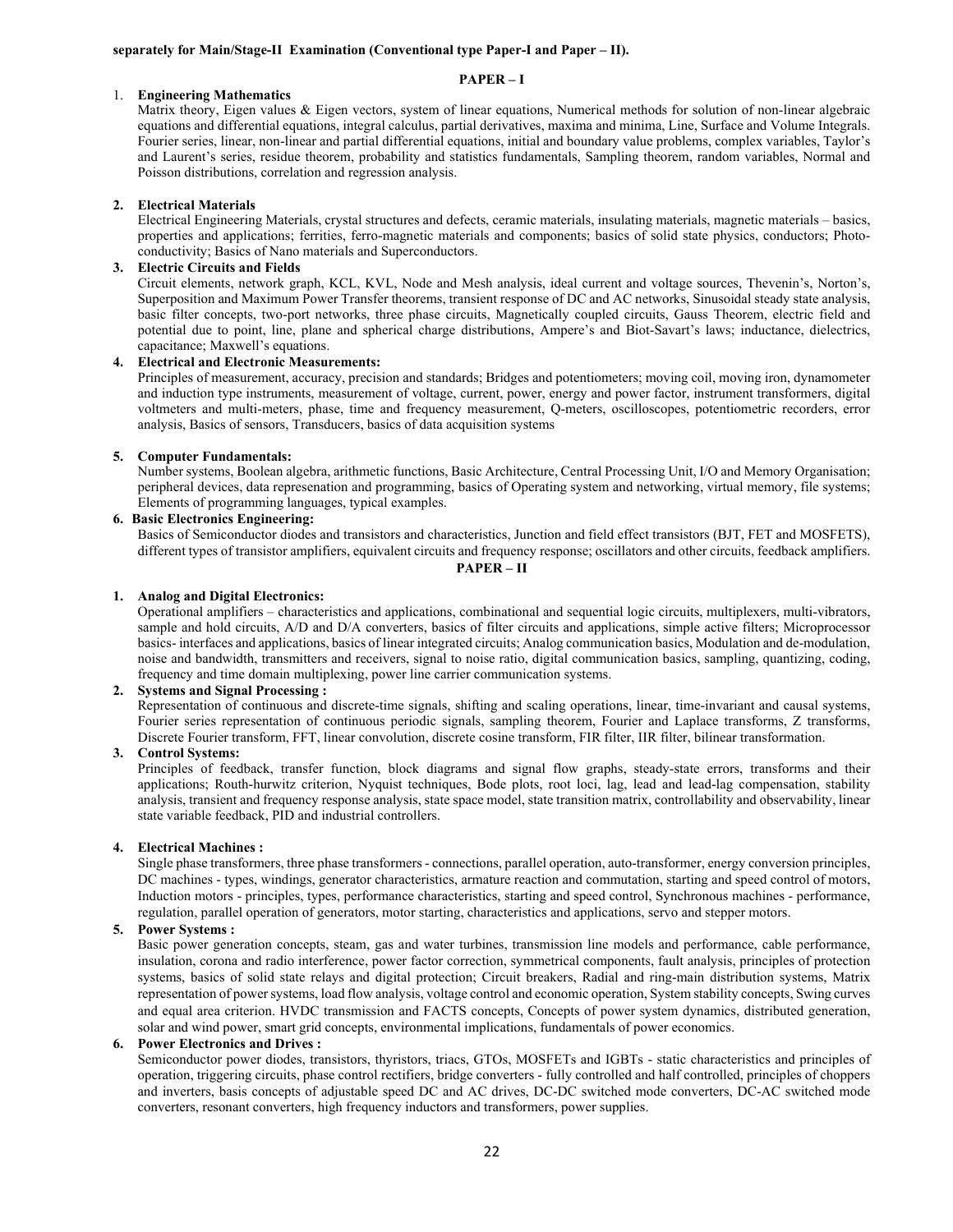**Contents for syllabi of both the Papers together for Preliminary/Stage-I Examination (objective type Paper–II) and separately for Main/Stage-II Examination (Conventional type Paper-I and Paper – II).** 

### **PAPER – I**

#### **1. Basic Electronics Engineering:**

Basics of semiconductors; Diode/Transistor basics and characteristics; Diodes for different uses; Junction & Field Effect Transistors (BJTs, JFETs, MOSFETs); Transistor amplifiers of different types, oscillators and other circuits; Basics of Integrated Circuits (ICs); Bipolar, MOS and CMOS ICs; Basics of linear ICs, operational amplifiers and their applications-linear/non-linear; Optical sources/detectors; Basics of Opto electronics and its applications.

#### **2. Basic Electrical Engineering:**

DC circuits-Ohm's & Kirchoff's laws, mesh and nodal analysis, circuit theorems; Electro-magnetism, Faraday's & Lenz's laws, induced EMF and its uses; Single-phase AC circuits; Transformers, efficiency; Basics-DC machines**,** induction machines, and synchronous machines; Electrical power sources- basics: hydroelectric, thermal, nuclear, wind, solar; Basics of batteries and their uses.

#### **3. Materials Science:**

Electrical Engineering materials; Crystal structure & defects; Ceramic materials-structures, composites, processing and uses; Insulating laminates for electronics, structures, properties and uses; Magnetic materials, basics, classification, ferrites, ferro/paramagnetic materials and components; Nano materials-basics, preparation, purification, sintering, nano particles and uses; Nanooptical/magnetic/electronic materials and uses; Superconductivity, uses.

#### **4. Electronic Measurements and Instrumentation:**

Principles of measurement, accuracy, precision and standards; Analog and Digital systems for measurement, measuring instruments for different applications; Static/dynamic characteristics of measurement systems, errors, statistical analysis and curve fitting; Measurement systems for non-electrical quantities; Basics of telemetry; Different types of transducers and displays; Data acquisition system basics.

#### **5. Network Theory:**

Network graphs & matrices; Wye-Delta transformation; Linear constant coefficient differential equations- time domain analysis of RLC circuits;

Solution of network equations using Laplace transforms- frequency domain analysis of RLC circuits; 2-port network parametersdriving point & transfer functions; State equations for networks; Steady state sinusoidal analysis.

#### **6. Analog and Digital Circuits:**

Small signal equivalent circuits of diodes, BJTS and FETs; Diode circuits for different uses; Biasing & stability of BJT & JFET amplifier circuits; Analysis/design of amplifier- single/multi-stage; Feedback& uses; Active filters, timers, multipliers, wave shaping, A/D-D/A converters; Boolean Algebra& uses; Logic gates, Digital IC families, Combinatorial/sequential circuits; Basics of multiplexers, counters/registers/ memories /microprocessors, design& applications.

## **PAPER – II**

#### **1. Analog and Digital Communication Systems:**

Random signals, noise, probability theory, information theory; Analog versus digital communication & applications: Systems- AM, FM, transmitters/receivers, theory/practice/ standards, SNR comparison; Digital communication basics: Sampling, quantizing, coding, PCM, DPCM, multiplexing-audio/video; Digital modulation: ASK, FSK, PSK; Multiple access: TDMA, FDMA, CDMA; Optical communication: fibre optics, theory, practice/standards.

#### **2. Control Systems:**

Classification of signals and systems; Application of signal and system theory; System realization; Transforms& their applications; Signal flow graphs, Routh-Hurwitz criteria, root loci, Nyquist/Bode plots; Feedback systems-open &close loop types, stability analysis, steady state, transient and frequency response analysis; Design of control systems, compensators, elements of lead/lag compensation, PID and industrial controllers.

#### 3. **Computer Organization and Architecture:**

Basic architecture, CPU, I/O organisation, memory organisation, peripheral devices, trends; Hardware /software issues; Data representation& Programming; Operating systems-basics, processes, characteristics, applications; Memory management, virtual memory, file systems, protection & security; Data bases, different types, characteristics and design; Transactions and concurrency control; Elements of programming languages, typical examples.

#### **4. Electro Magnetics:**

Elements of vector calculus, Maxwell's equations-basic concepts; Gauss', Stokes' theorems; Wave propagation through different media; Transmission Lines-different types, basics, Smith's chart, impedance matching/transformation, S-parameters, pulse excitation, uses; Waveguides-basics, rectangular types, modes, cut-off frequency, dispersion, dielectric types; Antennas-radiation pattern, monopoles/dipoles, gain, arrays-active/passive, theory, uses.

#### 5. **Advanced Electronics Topics:**

VLSI technology: Processing, lithography, interconnects, packaging, testing; VLSI design: Principles, MUX/ROM/PLA-based design, Moore & Mealy circuit design; Pipeline concepts & functions; Design for testability, examples; DSP: Discrete time signals/systems, uses; Digital filters: FIR/IIR types, design, speech/audio/radar signal processing uses; Microprocessors & microcontrollers, basics, interrupts, DMA, instruction sets, interfacing; Controllers & uses; Embedded systems.

#### **6. Advanced Communication Topics:**

Communication networks: Principles /practices /technologies /uses /OSI model/security; Basic packet multiplexed streams/scheduling; Cellular networks, types, analysis, protocols (TCP/TCPIP); Microwave & satellite communication: Terrestrial/space type LOS systems,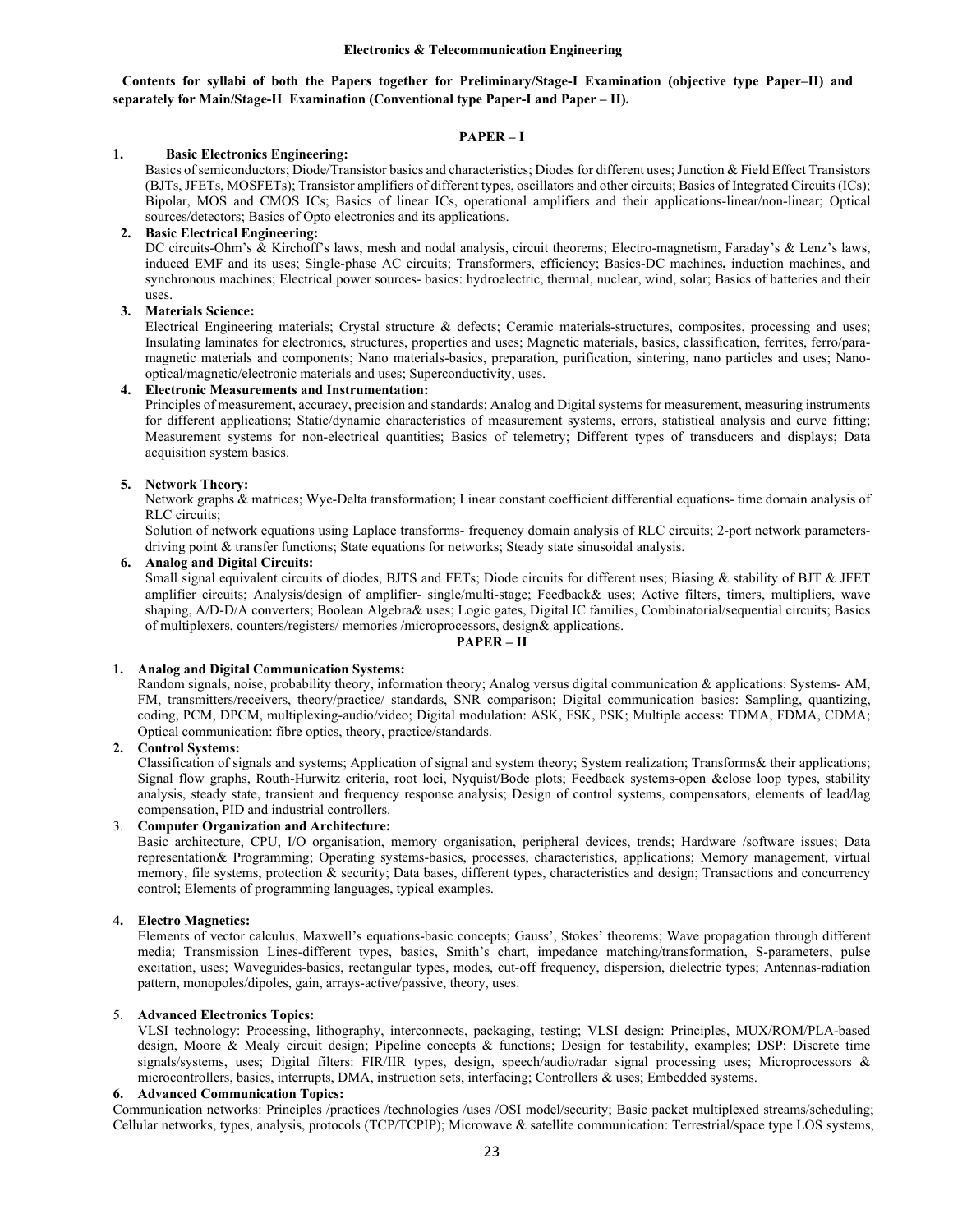block schematics link calculations, system design; Communication satellites, orbits, characteristics, systems, uses; Fibre-optic communication systems, block schematics, link calculations, system design.

## **Appendix‐IIA**

## **INSTRUCTIONS TO THE CANDIDATES FOR FILLING ONLINE APPLICATIONS**

**Candidates are required to apply online by using the website www.upsconline.nic.in.**  Salient features of the system to online Applications Form are given hereunder:

1. Detailed instructions for filling up Online Applications are available on the above mentioned website.

2. Candidates will be required to complete the Online Application Form containing two stages viz. Part-I and Part-II as per the instructions available in the above mentioned site through drop down menu.

3. The candidates are required to pay a fee of **Rs. 200/‐ (Rupees Two Hundred Only)** [except/SC/ST candidates and those specified in Note-2 of Point 4(Fee) of the Notice who are exempted from payment of fee] either by depositing the money in any branch of SBI by cash, or by using net banking facility of State Bank of India or by using any Visa/Master/RuPay Credit/Debit Card. *4. Before start filling up Online Application, a candidate must have his photograph and signature duly scanned in the* .jpg format in such a manner that each file should not exceed **300 KB** each and must not be less than **20 KB** in size for the photograph and signature.

5. A candidate must have his Matriculation Certificate ready prior to filling up his application form. The details viz. Candidate's Name, Father's Name, Mother's Name & Date of Birth to be filled in Online Application Form of the candidate should match exactly with particulars mentioned in the Matriculation Certificate.

6. In addition to this, candidate should also have details of one Photo ID Card viz. Aadhaar Card/Voter Card/PAN Card/Passport/Driving Licence/Any other Photo ID Card issued by the State/Central Government. The details of this Photo ID Card will have to be provided by the candidate while filling up the online application form. This Photo ID will be used for all future referencing and the candidate is advised to carry this Photo ID Card while appearing for Examination/Personality Test.

7. The Online Applications(Part I and II) can be filled from 26<sup>th</sup> September 2018 to 22<sup>nd</sup> October, 2018 till 6:00 PM.

8. Applicants should avoid submitting multiple applications. However, if due to any unavoidable circumstances any applicant submits multiple applications then he must ensure that the applications with higher RID is complete in all respects.

9. In case of multiple applications, the applications with higher RID shall be entertained by the Commission and fee paid against one RID shall not be adjusted against any other RID.

10. The applicants must ensure that while filling their Application Form, they are providing their valid and active e-mail Ids as the Commission may use electronic mode of communication while contacting them at difference stages of examination process.

11. The applicants are advised to check their e-mails at regular intervals and ensure that the email address ending with @nic.in are directed to their inbox folder and not to the SPAM folder or any other folder.

12. **Candidates are strongly advised to apply Online well in time without waiting for the last date for submission of online application. Moreover, the Commission has introduced provision of withdrawal of application for the candidate, who does not want to appear at the Examination, he/she may withdraw his/her application.** 

## **Appendix‐IIB**

## **IMPORTANT INSTRUCTIONS TO WITHDRAW APPLICATION**

1. Candidates are advised to go through the instructions carefully before filling up the request for withdrawal of application.

2. The Commission has provided the withdrawal facility from **29.10.2018 to 05.11.2018(till 6.00 PM)** to those candidates who do not want to appear at this Examination.

3. Candidates are advised to provide the details of registered application with registration‐id which was completed and submitted finally. There is no provision for withdrawing of incomplete applications.

4. Before making the request for withdrawal, candidate must ensure that they have access to the registered mobile number and email-id which were provided by them at the time of submission of application. Separate OTPs will be sent by the Commission on the registered mobile number and email‐id. Request for withdrawal will be accepted only after it is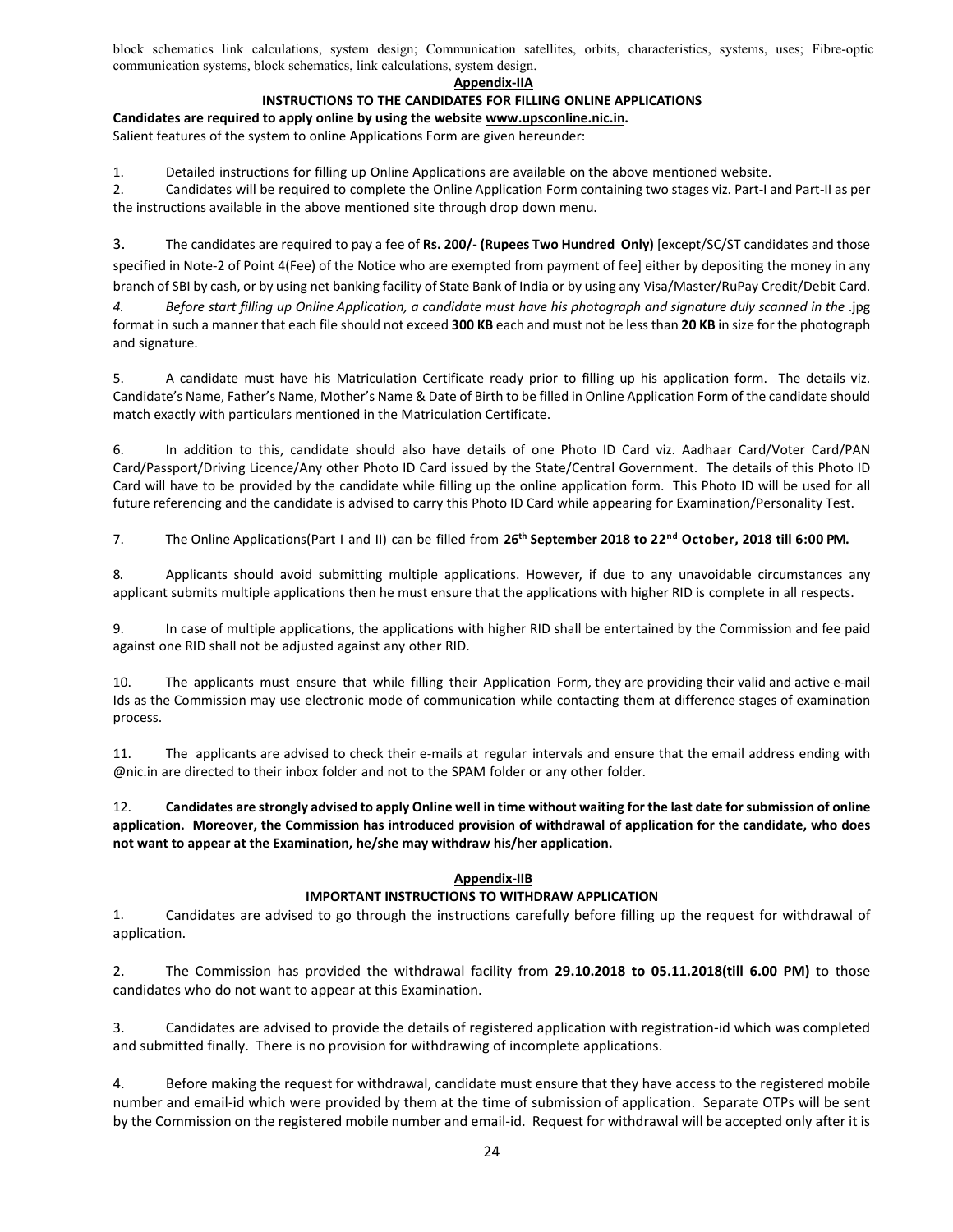confirmed by validating the OTP details sent on candidate's mobile and email-id. Such OTPs will be valid for 30 Minutes only.

# 5. **Request for generating OTP for withdrawal of application will be accepted only till 5.30 PM on 05.11.2018**.

6. If a candidate has submitted more than one application form then the higher registration‐id of Application (latest) will be considered for withdrawal and all earlier applications will be treated as cancelled automatically.

7. After the final acceptance of the request for online withdrawal of application, the candidate must print the authenticated receipt. Once application has been withdrawn by the candidate, it cannot be revived in future.

8. UPSC has no provision to refund any fee amount paid by candidates, so in case of successful withdrawal of application the fees will not be refunded.

9. On successful completion of withdrawal of application, an auto-generated email and SMS will be sent on candidate's registered email‐id and mobile. In case any candidate has not submitted the request for withdrawal of application he/she may contact UPSC on email-id: upscsoap@nic.in immediately.

10. Candidates are advised not to share the OTPs received on email and SMS to anybody.

## **Appendix‐III (Part – A)**

## **Special Instruction to candidates for conventional type Papers**

- 1. Articles permitted inside Examination Hall
- Battery-operated pocket calculators of "non-programmable" type only, mathematical/engineering/ drawing instruments, including a flat rule divided on the edges into inches and tens of an inch and into centimeters and millimeters, a slide rule, set squares, a protractor and a pair of compasses, pencils, coloured pencils, mapping pens, eraser, T-square and drawing board for use wherever necessary. Candidates are not allowed to bring with them any "Tables or Charts" for use in the Examination Hall.
- 2. Tables to be supplied by UPSC If it is considered necessary for answering the questions set in any paper, the Commission may supply any of the following for reference purpose only :
- (i) Mathematical/Physical/Chemical and Engineering Tables (including Logarithmic Tables);
- (ii) Steam Table (including Mollier Diagrams for Temperature up to 800• C and Pressure up to 500 Kgf/Cm);
- (iii) National Building Code of India 1970 or 1983 Group 2 Part VI;
- (iv) Any other special articles as may be necessary for the candidates to answer the questions set in the question paper. After conclusion of the examination, return the above items to the Invigilator.
- 3. Answers to be written in own hand.

Write the answers in your own hand in ink, Pencil may be used for maps, mathematical drawings or rough work.

4. Check Answer Book. The candidate must write his roll number (and not his name) only in the space provided for the purpose on every answer book used by him. Before writing in the answer book, please see that it is complete. In case there are any missing pages, it should be got replaced. Do not tear out any pages from the Answer Book. If you use more than one Answer Book, indicate on the cover of first Answer Book the total number of Answer Books used. Do not leave any blank, unused spaces between answers. If such spaces are left, score them out.

- 5. Answers in excess of prescribed number will be ignored. The candidate must attempt questions strictly in accordance with the directions given on each question paper. If questions are attempted in excess of the prescribed number, only the questions attempted first up to the prescribed number shall be valued and the remaining answers will be ignored.
- 6. Questions relating to graph/precis should be attempted only on graph/precis sheets to be supplied on demand by the Invigilators. All loose sheets such as precis sheet, drawing papers, graph sheets etc. whether used or not, should be placed inside the answer books and fastened along with the additional answer book(s), if any. Candidates who fail to observe this instruction will be penalized. Do not write your roll number on these sheets.
- 7. Unfair means strictly prohibited. Do not copy from the papers of any other candidate nor allow your papers to be copied nor give nor attempt to give nor obtain nor attempt to obtain irregular assistance of any description. It will be the responsibility of every candidate to ensure that his answers are not copied by another candidate. Failure to do so will invite penalty, as may be awarded by the Commission for adoption of unfair means.
- 8. Conduct in Examination Hall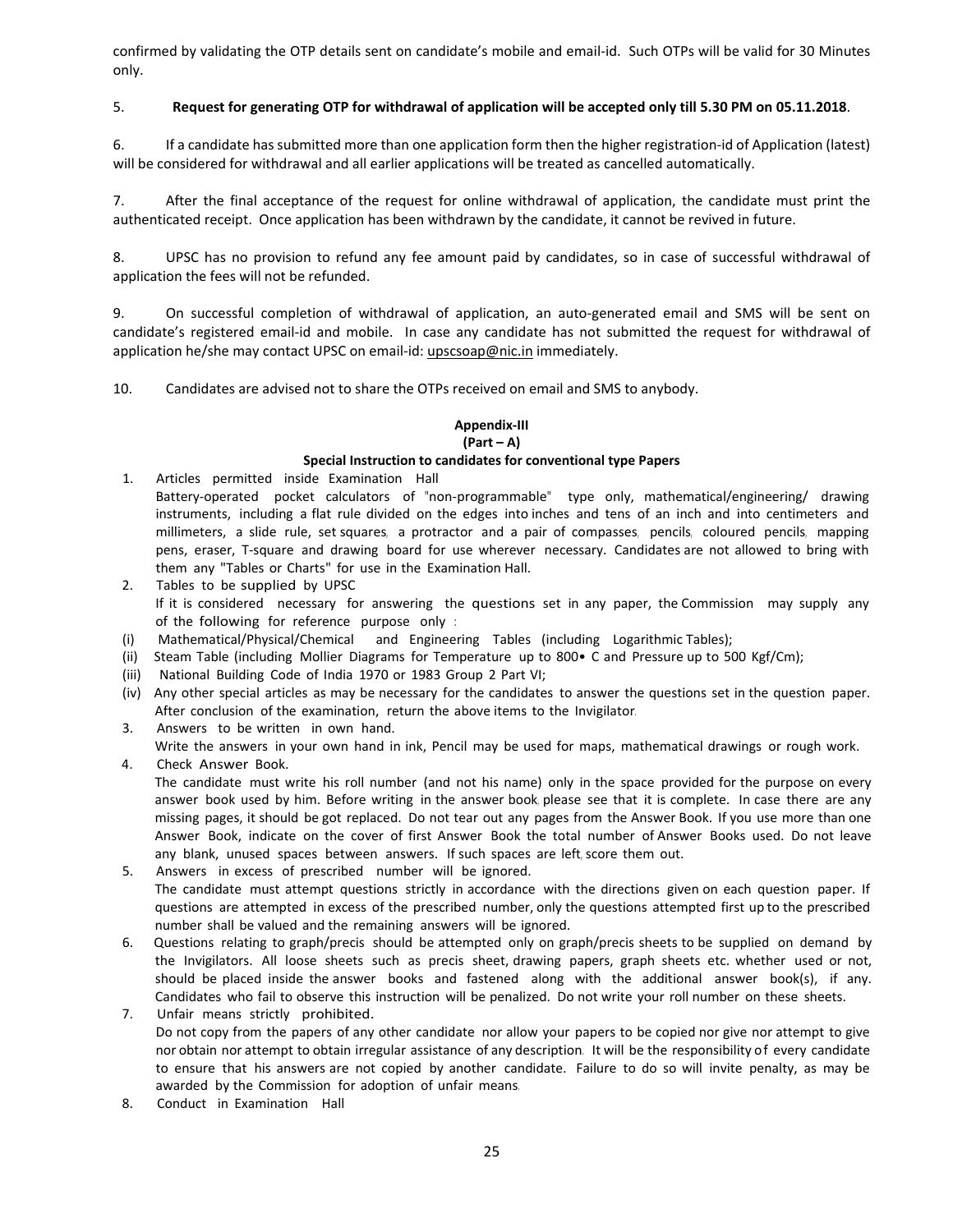Do not misbehave in any manner or create disorderly scene in the examination hall or harass or bodily harm the staff deployed for the conduct of examination. You will be severely penalized if you attempt to do so.

- 9. Please read carefully and abide by the instructions printed on the Question Paper and on the Answer Book supplied in the Examination Hall.
- 10. The candidates are not allowed to leave the Examination Hall before the expiry of prescribed time period of the examination.

#### **(Part – B)**

## **Special Instruction to candidates for objective type tests**

- 1. Articles permitted inside Examination Hall.  Clip board or hard board (on which nothing is written), a good quality black ball pen for making responses on the Answer Sheet. Answer Sheet and sheet for rough work will be supplied by the invigilator.
- 2. Articles not permitted inside Examination Hall Do not bring into the Examination Hall any article other than those specified above e.g. books, notes, loose sheets, electronic or any other type of calculators, mathematical and drawing instruments, Log Tables, stencils of maps, slide rules, Test Booklets, rough sheets pertaining to earlier session(s), etc.

**The use of any mobile phone (even in switched off mode), pager or any electronic equipment or programmable device or storage media like pen drive, smart watches etc. or camera or blue tooth devices or any other equipment or related accessories either in working or switched off mode capable of being used as a communication device during the examination is strictly prohibited. Any infringement of these instructions shall entail disciplinary action including ban from future examinations. Candidates are advised in their own interest not to bring any of the banned items including mobile phones/pagers to the venue of the examination, as arrangement for safe‐keeping cannot be assured.** 

- 3. **Penalty for wrong Answers (in Objective Type Papers)** *THERE WILL BE PENALTY (NEGATIVE MARKING) FOR WRONG ANSWERS MARKED BY A CANDIDATE IN THE OBJECTIVE TYPE QUESTION PAPERS.*
- **(i) There are four alternatives for the answer to every question. For each question for which a wrong answer has been given by the candidate, one third (0.33) of the marks assigned to that question will be deducted as penalty.**
- **(ii) If a candidate gives more than one answer, it will be treated as a wrong answer even if one of the given answers happens to be correct and there will be same penalty as above for that question.**
- **(iii) If a question is left blank i.e. no answer is given by the candidate, there will be no penalty for that question.**

# 4. **Unfair means strictly prohibited**

 No candidates shall copy from the papers of any other candidate nor permit his papers to be copied nor give nor attempt to give nor obtain nor attempt to obtain irregular assistance of any description.

## 5. **Conduct in Examination Hall**

No candidates should misbehave in any manner or create disorderly scene in the Examination Hall or harass the staff employed by the Commission for the conduct of the examination. Any such misconduct will be severely penalised.

## **5. Answer Sheet Particulars**

- (i) Write in black ball pen your Centre and subject followed by Test Booklet series (in bracket), subject code and roll number at the appropriate space provided on the Answer Sheet at the top. Also encode your booklet series (A, B, C or D as the case may be), subject code and roll number with black ball pen in the circles provided for the purpose in the Answer Sheet. The guidelines for writing the above particulars and encoding the above particulars are given in Annexure. In case the booklet series is not printed on the Test Booklet or Answer Sheet is unnumbered, please report immediately to the invigilator and get the Test Booklet/Answer Sheet replaced.
- (ii) Candidates should note that any omission/mistake/discrepancy in encoding/filling of details in the OMR answer sheet, especially with regard to Roll Number and Test Booklet Series Code, will render the answer sheet liable for rejection.
- (iii) Immediately after commencement of the examination please check that the Test Booklet supplied to you does not have any unprinted or torn or missing pages or items etc. If so, get it replaced by a complete Test Booklet of the same series and subject.
- 6. Do not write your name or anything other than the specific items of information asked for, on the Answer Sheet/Test Booklet/sheet for rough work.
- 8. Do not fold or mutilate or damage or put any extraneous marking in the Answer Sheet. Do not write anything on the reverse of the Answer Sheet.
- 9. Since the Answer Sheets will be evaluated on computerised machines, candidates should exercise due care in handling and filling up the Answer Sheets. **They should use black ball pen only to darken the circles. For writing in boxes, they should use black ball pen. Since the entries made by the candidates by darkening the circles will be taken into account while evaluating the Answer Sheet on computerised machines, they should make these entries very carefully and accurately. The candidate must mark responses in the Answer Sheet with good quality black ball pen.**

# 10. **Method of marking answers**

In the "OBJECTIVE TYPE" of examination, you do not write the answers. For each question (hereinafter referred to as "Item") several suggested answers (hereinafter referred to as "Responses") are given. You have to choose one response to each item. The question paper will be in the Form of TEST BOOKLET. The booklet will contain item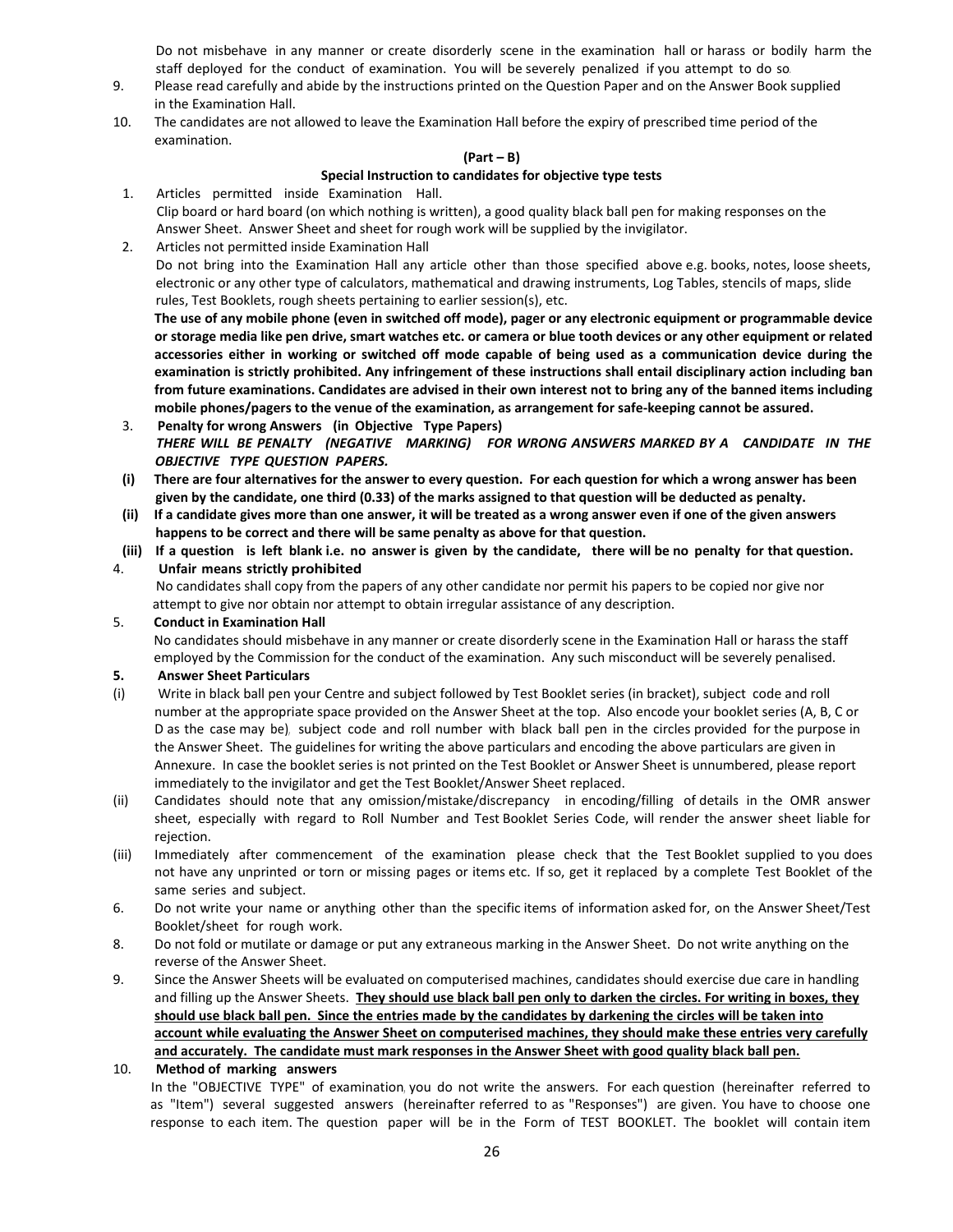bearing numbers 1, 2, 3 etc. Under each item, Responses marked (a), (b), (c), (d) will be given. Your task will be to choose the correct response. If you think there is more than one correct response, then choose what you consider the best response.

In any case, for each item you are to select only one response. If you select more than one response, your response will be considered wrong. In the Answer Sheet, Serial Nos. from 1 to 160 are printed. Against each numbers, there are circles marked (a), (b), (c) and (d). After you have read each item in the Test Booklet and decided which one of the given responses is correct or the best, you have to mark your response by completely blackening to indicate your response. Ink pen or pencil should not be used for blackening the circle on the Answer Sheet.

For example, if the correct answer to item 1 is (b), then the circle containing the letter (b) is to be completely blackened with black ball pen as shown below :-

**Example : (a) • (c) (d)**

# 11. **Entries in Scannable Attendance List**

Candidates are required to fill in the relevant particulars with black ball pen only against their columns in the Scannable Attendance List, as given below :-

- i) Blacken the circle (P) under the column (Present/Absent)
- ii) Blacken the relevant circle for Test Booklet Series iii) Write Test Booklet Serial No.
- iv) Write the Answer Sheet serial No. and also blacken the corresponding circles below
- v) Append signature in the relevant column
- 12. Please read and abide by the instructions on the cover of Test Booklet. If any candidate indulges in disorderly or improper conduct, he will render himself liable for disciplinary action and/or imposition of a penalty as the Commission may deem fit.

13. The candidates are not allowed to leave the Examination Hall before the expiry of prescribed time period of the examination.

#### **Annexure**

#### **How to fill in the Answer Sheet of objective type tests in the Examination Hall**

Please follow these instructions very carefully. You may note that since the Answer Sheets are to be evaluated on machine, any violation of these instructions may result in reduction of your score for which you would yourself be responsible.

Before you mark your responses on the Answer Sheet, you will have to fill in various particulars in it.

As soon as the candidate receives the Answer Sheet, he/she should check that it is numbered at the bottom. If it is found unnumbered he/she should at once get it replaced by a numbered one.

You will see from the Answer Sheet that you will have to fill in the top line, which reads thus:

| কলু    | विषय          | विषय कोड | अनक्रमाक<br>د |  |
|--------|---------------|----------|---------------|--|
|        | ----<br>----- |          |               |  |
| Centre | Subject       | S. Code  | Roll Number   |  |

If you are, say, appearing for the examination in Delhi Centre for the General Studies Paper and your Roll No. is 081276 and your Test Booklet series is 'A', you should fill in thus, using ball pen.

\* This is just illustrative and may not be relevant to the Examination concerned.

| कन्द्र   | ਰਧਣ     | विषय काड |                  | २१ ये सम्राप्त     |                                        |
|----------|---------|----------|------------------|--------------------|----------------------------------------|
| -------- |         |          | q<br>Q<br>◡<br>۔ |                    | -<br>$6 \mid$<br>0<br>$\sim$<br>8<br>- |
| Centre   | Subject | Code     |                  | <b>Roll Number</b> |                                        |

You should write with black ball pen the name of the centre and subject in English or Hindi. The test Booklet Series is indicated by Alphabets A, B, C or D at the top right hand corner of the Booklet.

Write your Roll Numbers exactly as it is in your Admission Certificate in the boxes provided for this purpose. Do not omit any zero(s) which may be there.

The next step is to find out the appropriate subject code from the Time Table. Now encode the Test Booklet Series, Subject Code and the Roll Number in the circles provided for this purpose. Do the encoding with black pen. The name of the Centre need not be encoded.

Writing and encoding of Test Booklet Series is to be done after receiving the Test Booklet and confirming the Booklet Series from the same.

For General Ability subject paper of 'A' Test Booklet Series you have to encode the subject code, which is 99. Do it thus.